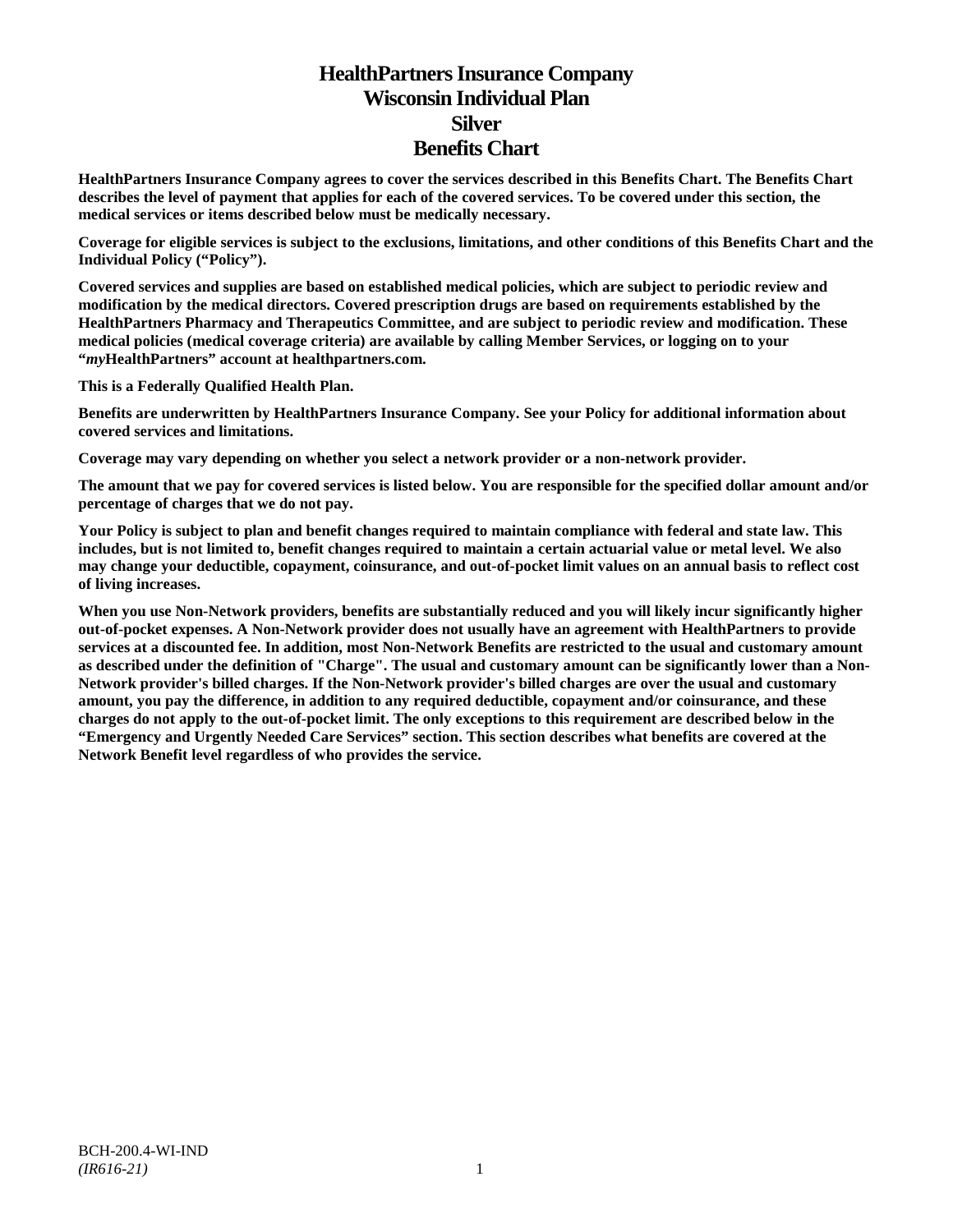# **These definitions apply to the Benefits Chart. They also apply to your Policy.**

| <b>Biosimilar Drug:</b> | A prescription drug, approved by the Food and Drug Administration (FDA), that the FDA has<br>determined is biosimilar to and interchangeable with a biological brand name drug. Biosimilar<br>drugs are not considered generic drugs and are not covered under the generic drug benefit.                                                                                                                                                                                                                                                                                                                                     |
|-------------------------|------------------------------------------------------------------------------------------------------------------------------------------------------------------------------------------------------------------------------------------------------------------------------------------------------------------------------------------------------------------------------------------------------------------------------------------------------------------------------------------------------------------------------------------------------------------------------------------------------------------------------|
| <b>Brand Name Drug:</b> | A prescription drug, approved by the Food and Drug Administration (FDA), that is manufactured,<br>sold or licensed for sale under a trademark by the pharmaceutical company that originally<br>researched and developed the drug. Brand name drugs have the same active-ingredient formula as<br>the generic version of the drug. However, generic drugs are manufactured and sold by other drug<br>manufacturers and are generally not available until after the patent on the brand name drug has<br>expired. A few brand name drugs may be covered at the generic benefit level if this is indicated on<br>the formulary. |
| <b>Calendar Year:</b>   | This is the 12-month period beginning 12:01 A.M. Central Time, on January 1, and ending 12:00<br>A.M. Central Time of the next following December 31.                                                                                                                                                                                                                                                                                                                                                                                                                                                                        |
| Charge:                 | For covered services delivered by a network provider, this is the provider's discounted fee for a<br>given medical/surgical service, procedure or item.                                                                                                                                                                                                                                                                                                                                                                                                                                                                      |
|                         | For covered services delivered by non-network providers, a contracted rate may apply if such<br>arrangement is available to HealthPartners.                                                                                                                                                                                                                                                                                                                                                                                                                                                                                  |
|                         | For the Usual and Customary Charge for covered services delivered by non-network providers,<br>our payment is calculated using one of the following options to be determined at HealthPartners'<br>discretion: 1) a percentage of the Medicare fee schedule; 2) a comparable schedule if the service is<br>not on the Medicare fee schedule; or 3) a commercially reasonable rate for such service.                                                                                                                                                                                                                          |
|                         | The Usual and Customary Charge is the maximum amount allowed that we consider in the<br>calculation of the payment of charges incurred for certain covered services. You must pay for any<br>charges above the usual and customary charge, and they do not apply to the out-of-pocket limit.                                                                                                                                                                                                                                                                                                                                 |
|                         | A charge is incurred for covered ambulatory medical and surgical services, on the date the service<br>or item is provided. A charge is incurred for covered inpatient services, on the date of admission to<br>a hospital. To be covered, a charge must be incurred on or after your effective date and on or<br>before the termination date.                                                                                                                                                                                                                                                                                |
|                         | Copayment/Coinsurance: The specified dollar amount, or percentage, of charges incurred for covered services, which we do<br>not pay, but which you must pay, each time you receive certain medical services, procedures or<br>items. Our payment for those covered services or items begins after the copayment or coinsurance<br>is satisfied. Covered services or items requiring a copayment or coinsurance are specified in this<br>Benefits Chart.                                                                                                                                                                      |
|                         | For services provided by a network provider:                                                                                                                                                                                                                                                                                                                                                                                                                                                                                                                                                                                 |
|                         | An amount which is listed as a flat dollar copayment is applied to a network provider's discounted<br>charges for a given service. However, if the network provider's discounted charges for a service or<br>item is less than the flat dollar copayment, you will pay the network provider's discounted charge.<br>An amount which is listed as a percentage of charges or coinsurance is based on the network<br>provider's discounted charges, calculated at the time the claim is processed, which may include an<br>agreed upon fee schedule rate for case rate or withhold arrangements.                               |
|                         | For services provided by a Non-Network provider:                                                                                                                                                                                                                                                                                                                                                                                                                                                                                                                                                                             |
|                         | Any copayment or coinsurance is applied to the lesser of the provider's charges or the usual and<br>customary charge for a service.                                                                                                                                                                                                                                                                                                                                                                                                                                                                                          |
|                         | A copayment or coinsurance is due at the time a service is provided, or when billed by the<br>provider. The copayment or coinsurance applicable for a scheduled visit with a network provider<br>will be collected for each visit, late cancellation and failed appointment.                                                                                                                                                                                                                                                                                                                                                 |
|                         |                                                                                                                                                                                                                                                                                                                                                                                                                                                                                                                                                                                                                              |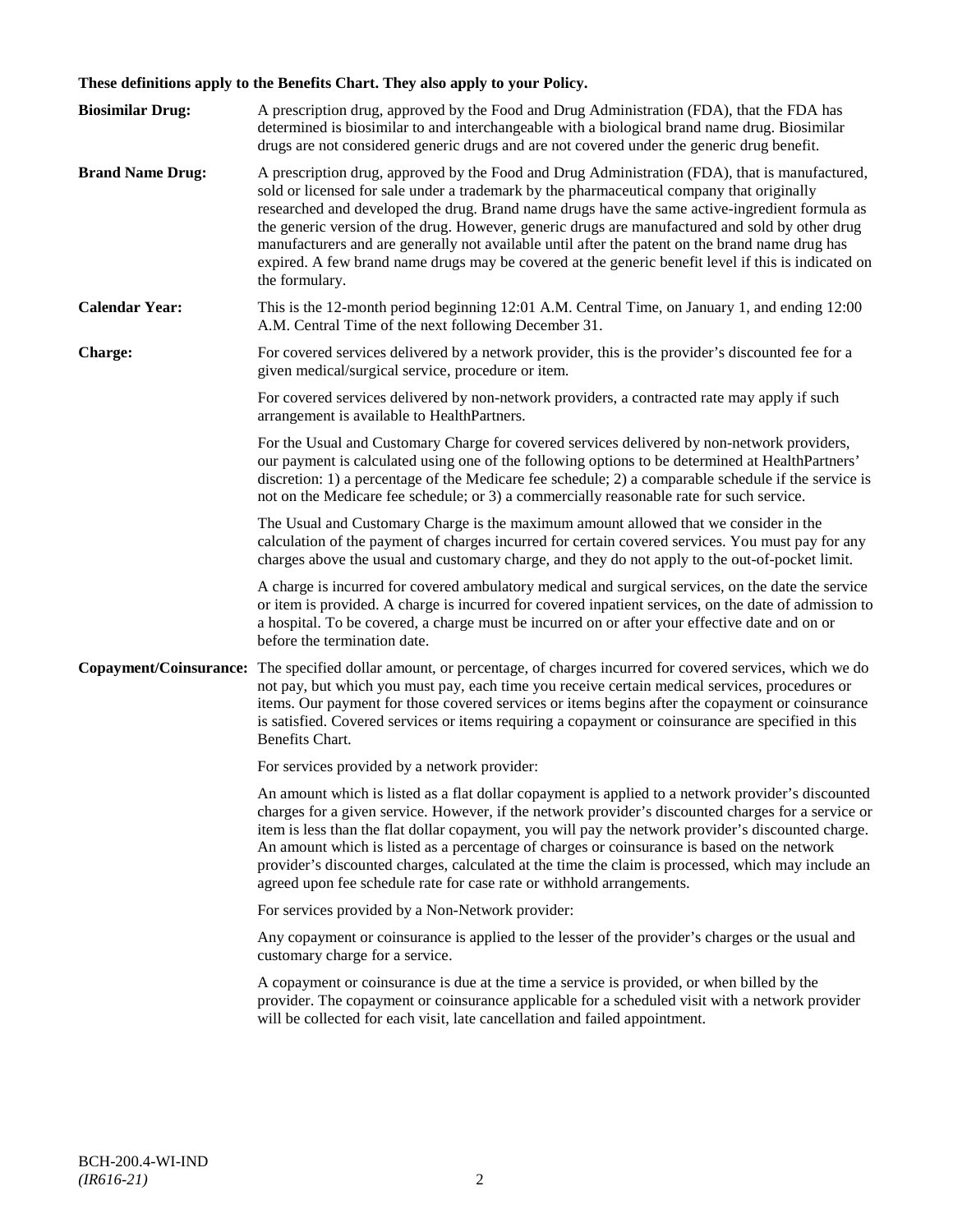| Deductible:                    | The specified dollar amount of charges incurred for covered services, which we do not pay, but an<br>enrollee or a family has to pay first in a calendar year. Our payment for those services or items<br>begins after the deductible is satisfied. For network providers, the amount of the charges that apply<br>to the deductible are based on the network provider's discounted charges, calculated at the time<br>the claim is processed, which may include an agreed upon fee schedule rate for case rate or<br>withhold arrangements. For non-network providers, the amount of charges that apply to the<br>deductible are the lesser of the provider's charges or the usual and customary charge for a service. |
|--------------------------------|-------------------------------------------------------------------------------------------------------------------------------------------------------------------------------------------------------------------------------------------------------------------------------------------------------------------------------------------------------------------------------------------------------------------------------------------------------------------------------------------------------------------------------------------------------------------------------------------------------------------------------------------------------------------------------------------------------------------------|
|                                | Any amounts paid or reimbursed by a third party, including, but not limited to: point of service<br>rebates, manufacturer coupons, manufacturer debit cards or other forms of direct reimbursement to<br>an Insured for a product or service, will not apply toward your deductible, to the extent permitted<br>under state and federal law.                                                                                                                                                                                                                                                                                                                                                                            |
|                                | Your plan has an embedded deductible. This means once a member meets the individual<br>deductible, the plan begins paying benefits for that person. If two or more members of the family<br>meet the family deductible, the plan begins paying benefits for all members of the family,<br>regardless of whether each member has met the individual deductible. However, a member may<br>not contribute more than the individual deductible toward the family deductible.                                                                                                                                                                                                                                                |
|                                | All services are subject to the deductible unless otherwise indicated below in this Benefits Chart.                                                                                                                                                                                                                                                                                                                                                                                                                                                                                                                                                                                                                     |
| <b>Formulary:</b>              | This is a current list, which may be revised from time to time, of prescription drugs, medications,<br>equipment and supplies covered by us as indicated in this Benefits Chart which are covered at the<br>highest benefit level. Some drugs on the formulary may require prior authorization to be covered<br>as formulary drugs. The formulary, and information on drugs that require prior authorization, are<br>available by calling Member Services, or logging on to your "myHealthPartners" account at<br>healthpartners.com.                                                                                                                                                                                   |
| <b>Generic Drug:</b>           | A prescription drug, approved by the Food and Drug Administration (FDA), that the FDA has<br>determined is comparable to a brand name drug product in dosage form, strength, route of<br>administration, quality, intended use and documented bioequivalence. Generally, generic drugs<br>cost less than brand name drugs. Some brand name drugs may be covered at the generic drug<br>benefit level if this is indicated on the formulary.                                                                                                                                                                                                                                                                             |
| <b>Non-Formulary Drug:</b>     | This is a prescription drug, approved by the Food and Drug Administration (FDA), that is not on<br>the formulary, is medically necessary and is not investigative or experimental or otherwise<br>excluded under your Policy.                                                                                                                                                                                                                                                                                                                                                                                                                                                                                           |
| <b>Out-of-Pocket Expenses:</b> | You pay the specified copayments/coinsurance and deductibles applicable for particular services,<br>subject to the out-of-pocket limit described below. These amounts are in addition to the monthly<br>premium payments.                                                                                                                                                                                                                                                                                                                                                                                                                                                                                               |
| <b>Out-of-Pocket Limit:</b>    | You pay the copayments/coinsurance and deductibles for covered services, to the individual or<br>family out-of-pocket limit. Thereafter we cover 100% of charges incurred for all other covered<br>services, for the rest of the calendar year. You pay amounts greater than the out-of-pocket limit if<br>you exceed any lifetime maximum benefit or any visit or day limits.                                                                                                                                                                                                                                                                                                                                          |
|                                | Non-Network Benefits above the usual and customary charge (see definition of charge above) do<br>not apply to the out-of-pocket limit.                                                                                                                                                                                                                                                                                                                                                                                                                                                                                                                                                                                  |
|                                | Any amounts paid or reimbursed by a third party, including, but not limited to: point of service<br>rebates, manufacturer coupons, debit cards or other forms of direct reimbursement to an Insured<br>for a product or service, will not apply as an out-of-pocket expense, to the extent permitted under<br>state and federal law.                                                                                                                                                                                                                                                                                                                                                                                    |
|                                | You are responsible to keep track of the out-of-pocket expenses. Contact our Member Services<br>Department for assistance in determining the amount paid by the enrollee for specific eligible<br>services received. Claims for reimbursement under the Out-of-Pocket Limit provisions are subject<br>to the same time limits and provisions described under the "Claims Provisions" section of your<br>Policy.                                                                                                                                                                                                                                                                                                         |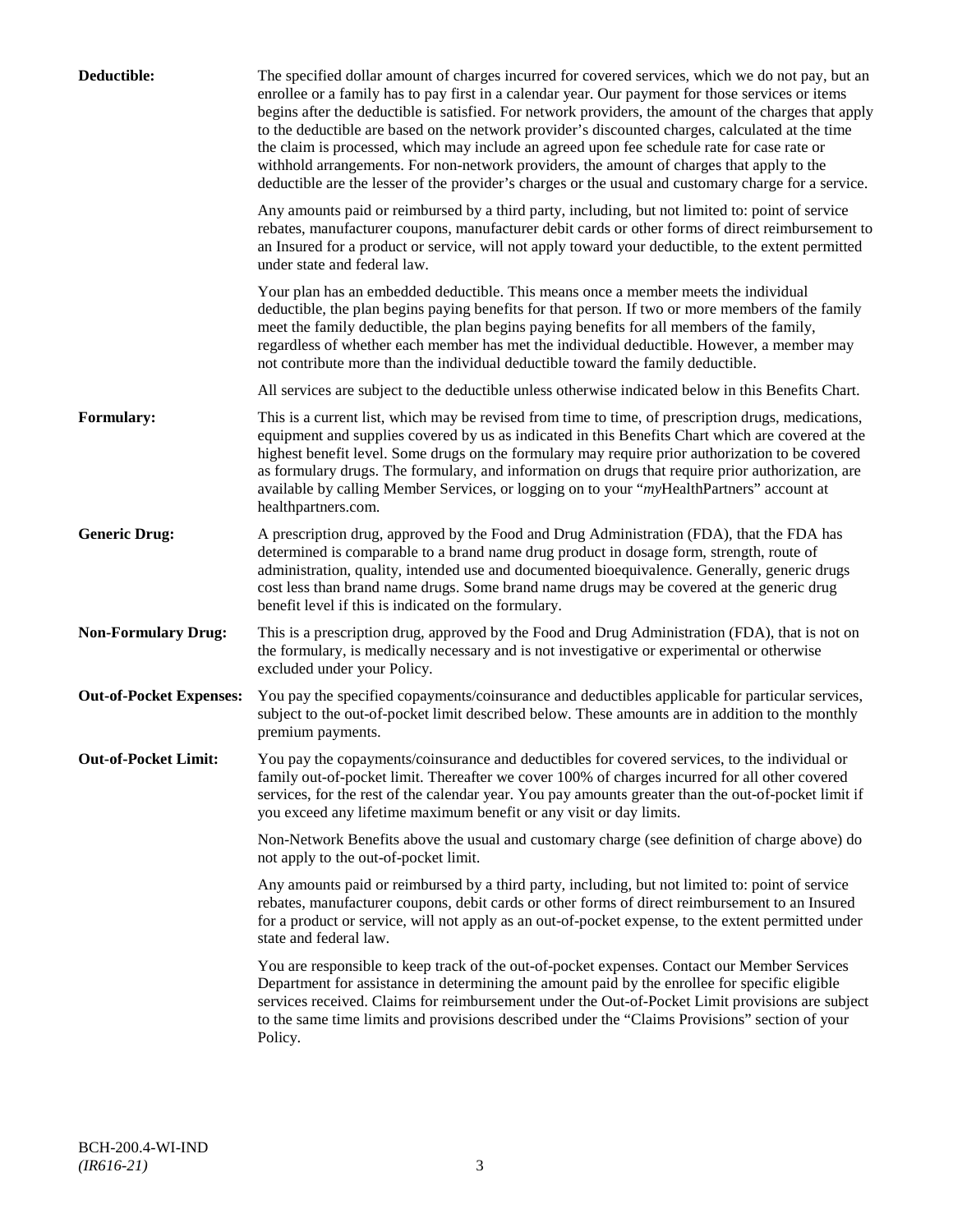**Specialty Drug List:** This is a current list, which may be revised from time to time, of prescription drugs, medications, equipment and supplies, which are typically bio-pharmaceuticals. The purpose of a specialty drug list is to facilitate enhanced monitoring of complex therapies used to treat specific conditions. Specialty drugs are covered by us as indicated in this Benefits Chart. The specialty drug list is available by calling Member Services, or logging on to your "*my*HealthPartners" account at [healthpartners.com.](http://www.healthpartners.com/) **virtuwell:** This is an online service that you may use to receive a diagnosis and treatment for certain routine conditions, such as a cold and flu, ear pain and sinus infections. You may access the virtuwell web

site a[t virtuwell.com.](http://www.virtuwell.com/)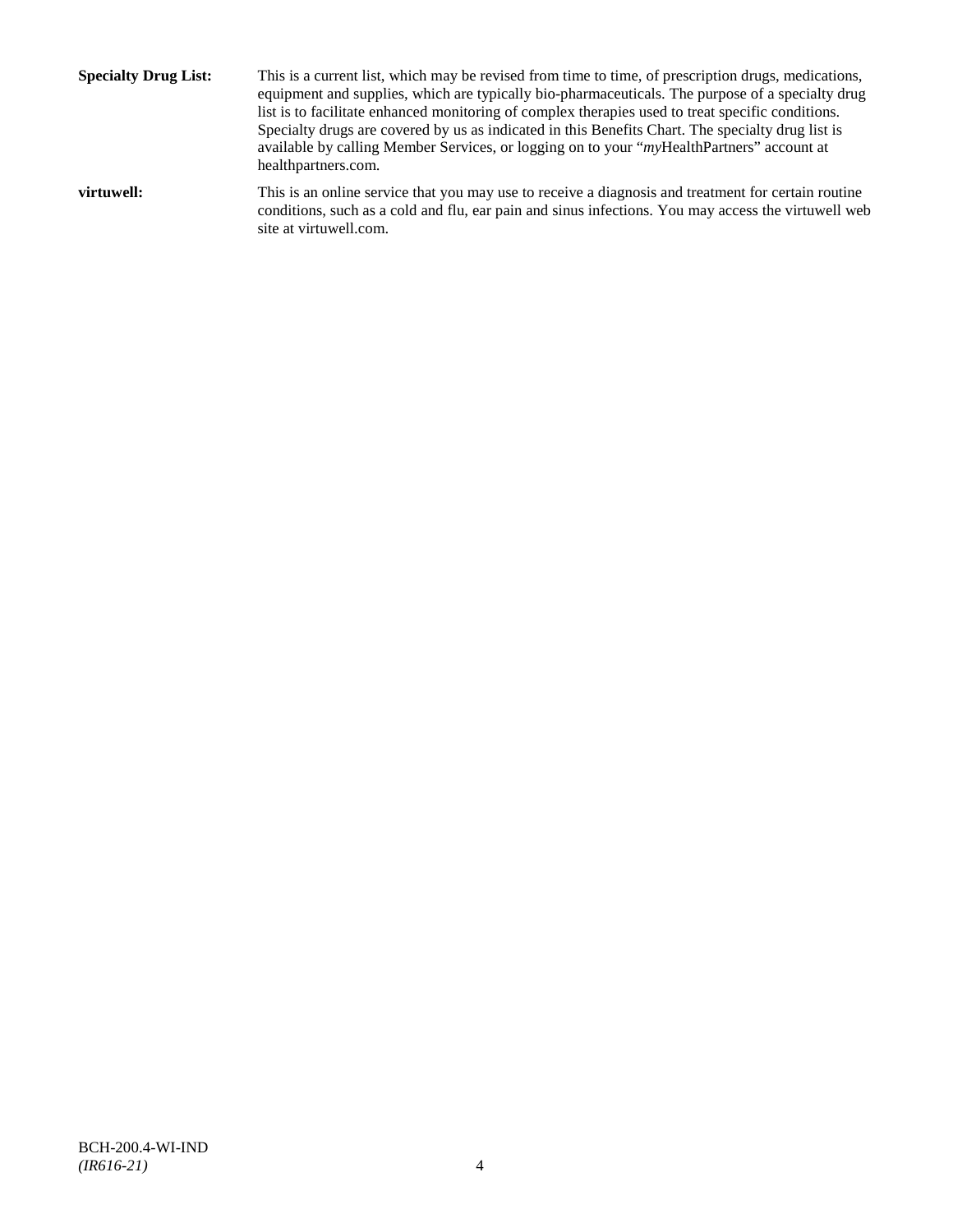# **DEDUCTIBLES AND OUT-OF-POCKET LIMITS**

#### **Individual Calendar Year Deductible**

| <b>Network Benefits</b> | <b>Non-Network Benefits</b> |
|-------------------------|-----------------------------|
| \$5,000                 | \$20,000                    |

# **Family Calendar Year Deductible**

| <b>Network Benefits</b> | <b>Non-Network Benefits</b> |
|-------------------------|-----------------------------|
| \$10,000                | \$40,000                    |

Your individual and family deductible amounts may be indexed to allow for changes under Federal rules.

Your plan has an embedded deductible. This means once a member meets the individual deductible, the plan begins paying benefits for that person. If two or more members of the family meet the family deductible, the plan begins paying benefits for all members of the family, regardless of whether each member has met the individual deductible. However, a member may not contribute more than the individual deductible toward the family deductible.

Separate deductibles must be satisfied under the Network Benefits and Non-Network Benefits.

Any amounts paid or reimbursed by a third party, including but not limited to: point of service rebates, manufacturer coupons, manufacturer debit cards or other forms of direct reimbursement to an Insured for a product or service, will not apply toward your deductible, to the extent permitted under state and federal law.

# **Individual Calendar Year Out-of-Pocket Limit**

| Network Benefits | <b>Non-Network Benefits</b> |
|------------------|-----------------------------|
| \$8,150          | None.                       |

### **Family Calendar Year Out-of-Pocket Limit**

| <b>Network Benefits</b> | <b>Non-Network Benefits</b> |
|-------------------------|-----------------------------|
| \$16,300                | None.                       |

Your individual and family out-of-pocket amounts may be indexed to allow for changes under Federal rules.

Separate Out-of-Pocket Limits must be satisfied under Network Benefits and Non-Network Benefits.

Non-Network Benefits above the usual and customary charge will not apply to the individual or family Out-of-Pocket.

Any amounts paid or reimbursed by a third party, including but not limited to: point of service rebates, manufacturer coupons, manufacturer debit cards or other forms of direct reimbursement to an Insured for a product or service, will not apply as an outof-pocket expense, to the extent permitted under state and federal law.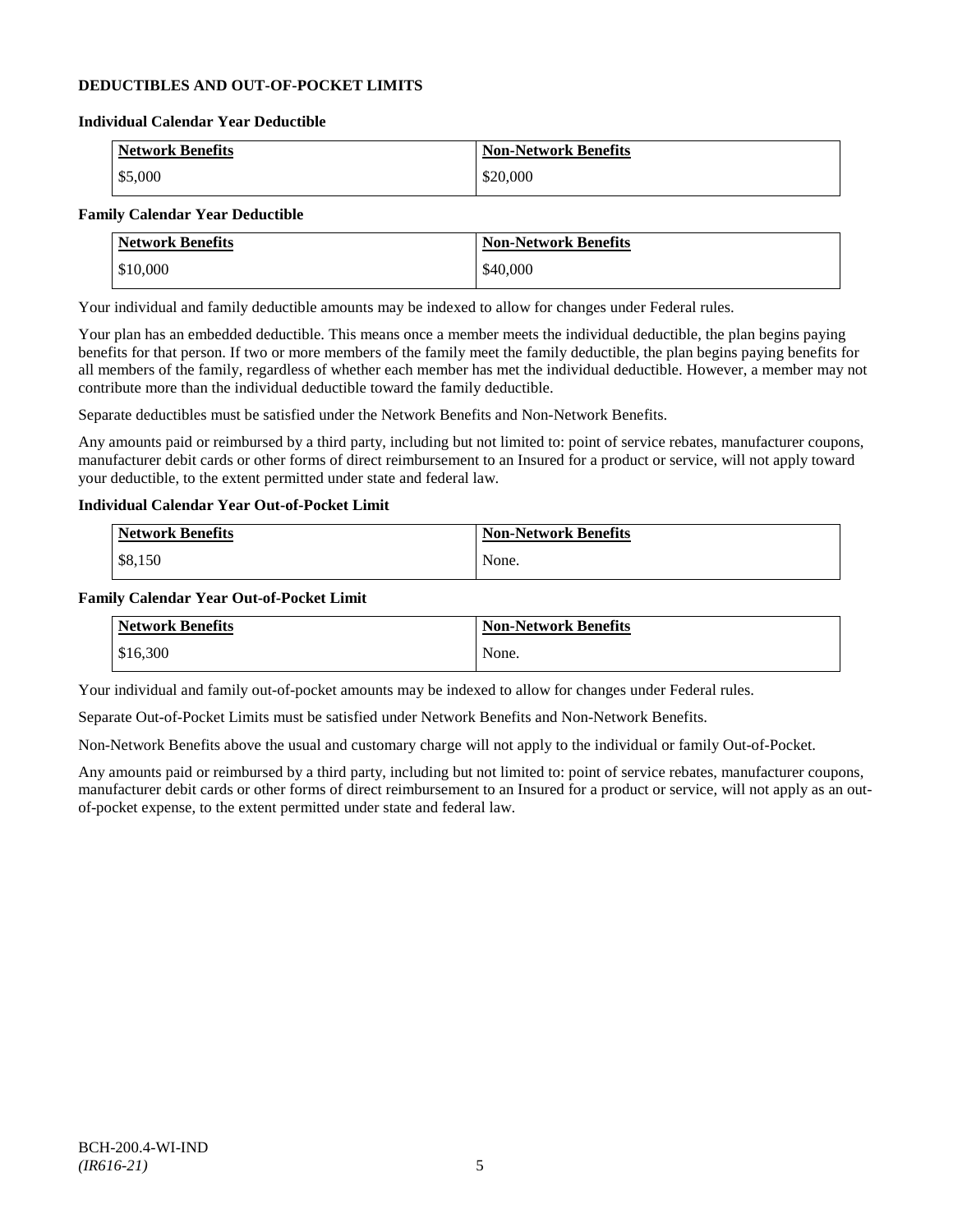# **AMBULANCE AND MEDICAL TRANSPORTATION**

# **Covered Services:**

We cover ambulance and medical transportation for medical emergencies and as shown below.

We also cover medically necessary, non-emergency transportation if it meets our medical coverage criteria.

Covered services are based on established medical policies, which are subject to periodic review and modification by the medical directors. These medical policies (medical coverage criteria) and applicable prior authorization requirements are available by calling Member Services, or logging on to your "*my*HealthPartners" account a[t healthpartners.com.](http://www.healthpartners.com/)

### **Ambulance and Medical Transportation (other than non-emergency fixed wing air ambulance transportation)**

| <b>Network Benefits</b>      | <b>Non-Network Benefits</b> |
|------------------------------|-----------------------------|
| 75% of the charges incurred. | See Network Benefits.       |

### **Non-Emergency Fixed Wing Air Ambulance Transportation**

| <b>Network Benefits</b>      | <b>Non-Network Benefits</b>  |
|------------------------------|------------------------------|
| 75% of the charges incurred. | 50% of the charges incurred. |

### **Not Covered:**

See "Services Not Covered" in your Policy.

# **AUTISM TREATMENT**

### **Covered Services:**

Your network provider will coordinate the prior authorization process for any autism treatment services. You may call Member Services at 952-967-7540 or toll-free at 1-888-360-0622 if you have any questions or concerns regarding the authorization process.

Please call Member Services at 952-967-7540 or toll-free at 1-888-360-0622 to request authorization for autism treatment services from a Non-Network provider.

We cover prior authorized evidence-based intensive-level and non-intensive-level treatment of autism spectrum disorders (autism disorder, Asperger's syndrome or pervasive development disorder not otherwise specified).

Covered services are based on established medical policies, which are subject to periodic review and modification by the medical directors. These medical policies (medical coverage criteria) are available by calling Member Services, or logging on to your "*my*HealthPartners" account at [healthpartners.com.](http://www.healthpartners.com/)

**Intensive-Level Services for children diagnosed with autism spectrum disorders.** Intensive-level services must begin on or after two years of age and end before nine years of age. Intensive-level services, on average, are services provided for more than 20 hours of treatment per week. (The average number of hours a week is calculated over a 6-month period.)

| <b>Network Benefits</b>                  | <b>Non-Network Benefits</b>              |
|------------------------------------------|------------------------------------------|
| 75% of the charges incurred.             | 50% of the charges incurred.             |
| Limited to 235 visits per calendar year. | Limited to 235 visits per calendar year. |

The maximum number of visits is combined for Network Benefits and Non-Network Benefits.

#### **Intensive-Level Services Lifetime Maximum Benefit**

| <b>Network Benefits</b>                               | <b>Non-Network Benefits</b>                           |
|-------------------------------------------------------|-------------------------------------------------------|
| 4 years of cumulative services under this plan or any | 4 years of cumulative services under this plan or any |
| other plan.                                           | other plan.                                           |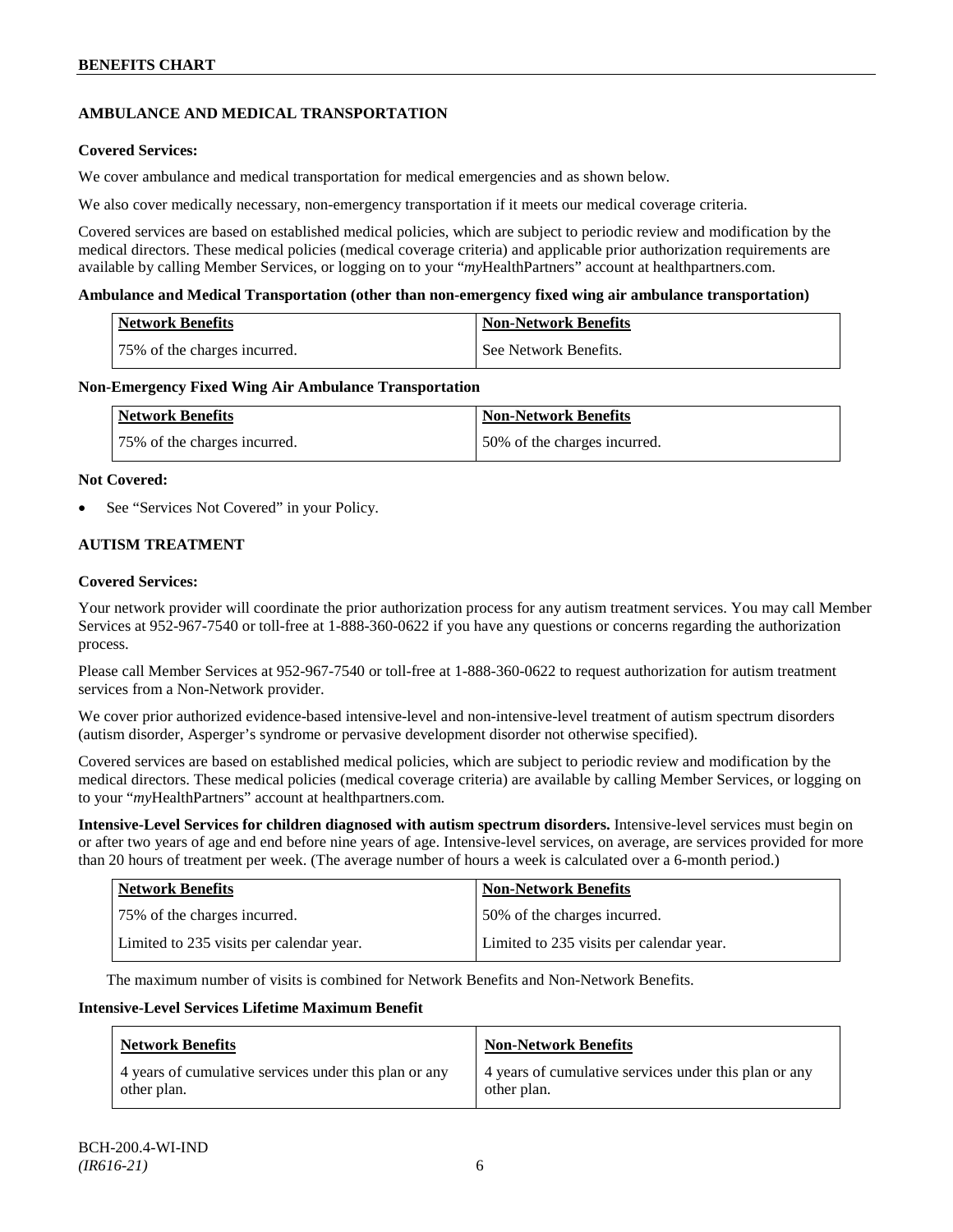# **Non-intensive-Level Services for Insureds diagnosed with autism spectrum disorders**

| <b>Network Benefits</b>                  | <b>Non-Network Benefits</b>              |
|------------------------------------------|------------------------------------------|
| 75% of the charges incurred.             | 150% of the charges incurred.            |
| Limited to 120 visits per calendar year. | Limited to 120 visits per calendar year. |

The maximum number of visits is combined for Network Benefits and Non-Network Benefits.

# **Not Covered:**

See "Services Not Covered" in your Policy.

# **BEHAVIORAL HEALTH SERVICES**

#### **Covered Services:**

Covered services are based on established medical policies, which are subject to periodic review and modification by the medical directors. These medical policies (medical coverage criteria) are available by calling Member Services, or logging on to your "*my*HealthPartners" account at [healthpartners.com.](http://www.healthpartners.com/)

**Transitional Treatment Services.** These are services for the treatment of nervous or mental disorders, alcoholism or other drug abuse problems which are provided to an Insured in a less restrictive manner than are inpatient hospital services but in a more intensive manner than are outpatient services. Transitional treatment services are services offered by a provider, and certified by the Wisconsin Department of Health Services for each of the following (except the last bulleted item):

- Mental health services for covered adults in a day treatment program.
- Mental health services for covered children in a day hospital treatment program.
- Services for persons with chronic mental illness provided through a community support program.
- Residential treatment programs for alcohol and/or drug dependent covered persons.
- Alcohol and Other Drug Abuse (AODA) services in, a day treatment program.
- Services for persons who are experiencing a mental health crisis or who are in a situation likely to turn into a mental health crisis if support is not provided.
- Intensive outpatient programs for the treatment of psychoactive substance use disorders provided in accordance with the patient placement criteria of the American Society of Addiction Medicine.

# **Mental Health Services**

We cover services for mental health diagnoses as described in the Diagnostic and Statistical Manual of Mental Disorders – Fifth Edition (DSM 5) (most recent edition) that lead to significant disruption of function in your life.

We provide coverage for mental health treatment ordered by a Wisconsin court under a valid court order that is issued on the basis of a behavioral care evaluation performed by a licensed psychiatrist or doctoral level licensed psychologist, which includes a diagnosis and an individual treatment plan for care in the most appropriate, least restrictive environment. We must be given a copy of the court order and the behavioral care evaluation, and the service must be a covered benefit under your Policy, and the service must be provided by a network provider, or other provider as required by law.

**Outpatient Services:** We cover medically necessary outpatient professional mental health services for evaluation, crisis intervention, and treatment of mental health disorders.

A comprehensive diagnostic assessment will be made of each patient as the basis for a determination by a mental health professional, concerning the appropriate treatment and the extent of services required.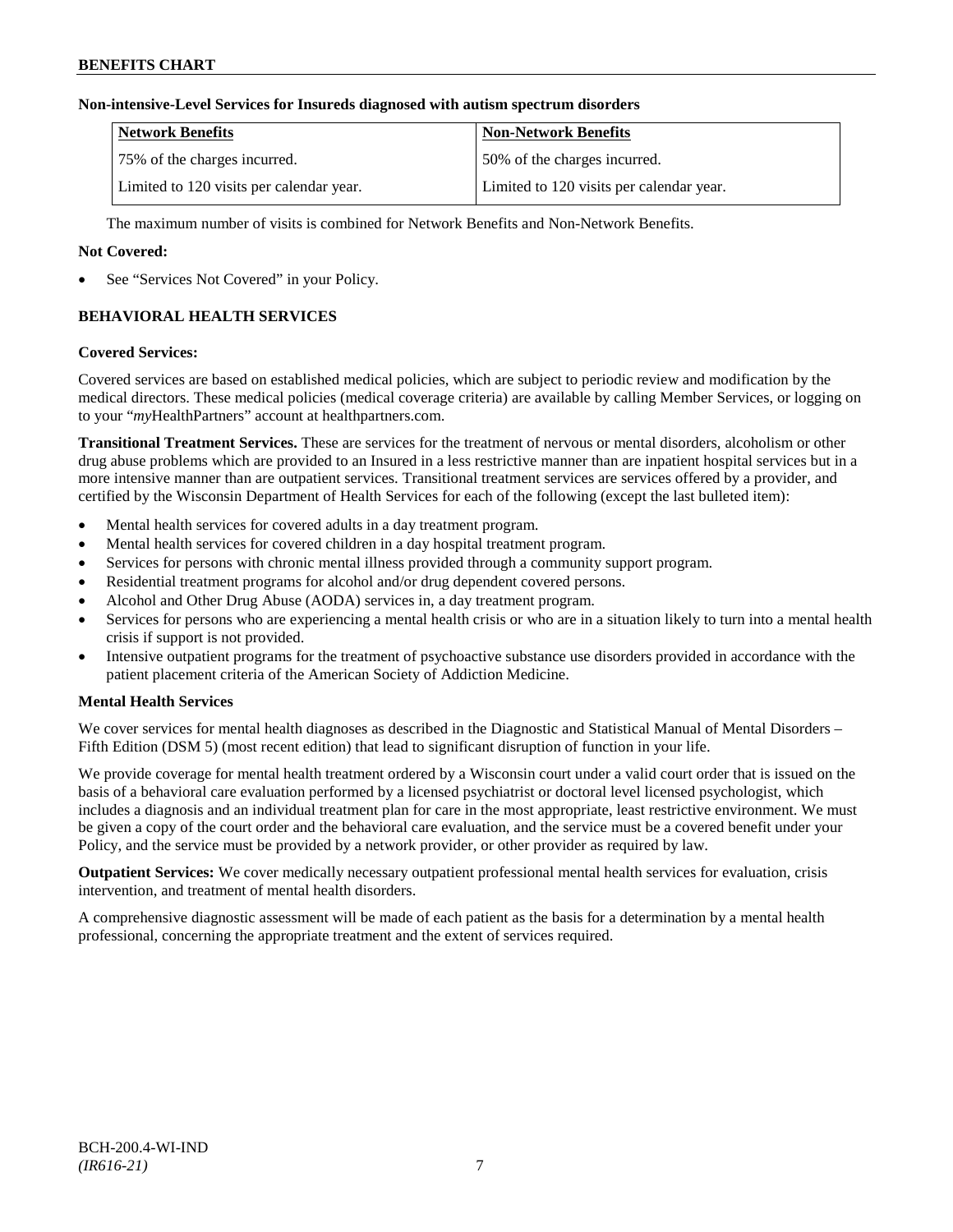Outpatient services we cover for a diagnosed mental health condition include the following:

- Individual, group, family and multi-family therapy;
- Medication management provided by a physician, certified nurse practitioner, or physician's assistant;
- Psychological testing services for the purposes of determining the differential diagnoses and treatment planning for patients currently receiving behavioral health services;
- Partial hospitalization services in a licensed hospital or community mental health center;
- Psychotherapy and nursing services provided in the home if authorized by us; and
- Treatment for gender dysphoria that meets medical coverage criteria.

| <b>Network Benefits</b>      | <b>Non-Network Benefits</b>  |
|------------------------------|------------------------------|
| 75% of the charges incurred. | 50% of the charges incurred. |

#### **Group Therapy**

| Network Benefits             | <b>Non-Network Benefits</b>  |
|------------------------------|------------------------------|
| 75% of the charges incurred. | 50% of the charges incurred. |

**Inpatient Services:** We cover medically necessary inpatient services in a hospital or licensed residential treatment facility and professional services for treatment of mental health disorders. Medical stabilization is covered under inpatient hospital services in the "Hospital and Skilled Nursing Facility Services" section.

We cover residential care for the treatment of eating disorders in a licensed facility, as an alternative to inpatient care, when it is medically necessary and your physician obtains authorization from us.

| <b>Network Benefits</b>      | <b>Non-Network Benefits</b>  |
|------------------------------|------------------------------|
| 75% of the charges incurred. | 50% of the charges incurred. |

**Transitional Treatment Services:** We cover transitional treatment services described above for treatment of mental and nervous disorders**.**

| <b>Network Benefits</b>      | <b>Non-Network Benefits</b>   |
|------------------------------|-------------------------------|
| 75% of the charges incurred. | 150% of the charges incurred. |

# **Substance Abuse Treatment Services**

We cover medically necessary services for assessments by a licensed alcohol and drug counselor and treatment of Substance-Related Disorders as defined in the latest edition of the DSM 5.

**Outpatient Services:** We cover medically necessary outpatient professional services for diagnosis and treatment of alcoholism and other drug abuse problems. Chemical dependency treatment services must be provided by a program licensed by the local Department of Health Services.

Outpatient services we cover for a diagnosed substance abuse disorder include the following:

- Individual, group, family, and multi-family therapy provided in an office setting; and
- We cover opiate replacement therapy including methadone and buprenorphine treatment.

| Network Benefits             | <b>Non-Network Benefits</b>  |
|------------------------------|------------------------------|
| 75% of the charges incurred. | 50% of the charges incurred. |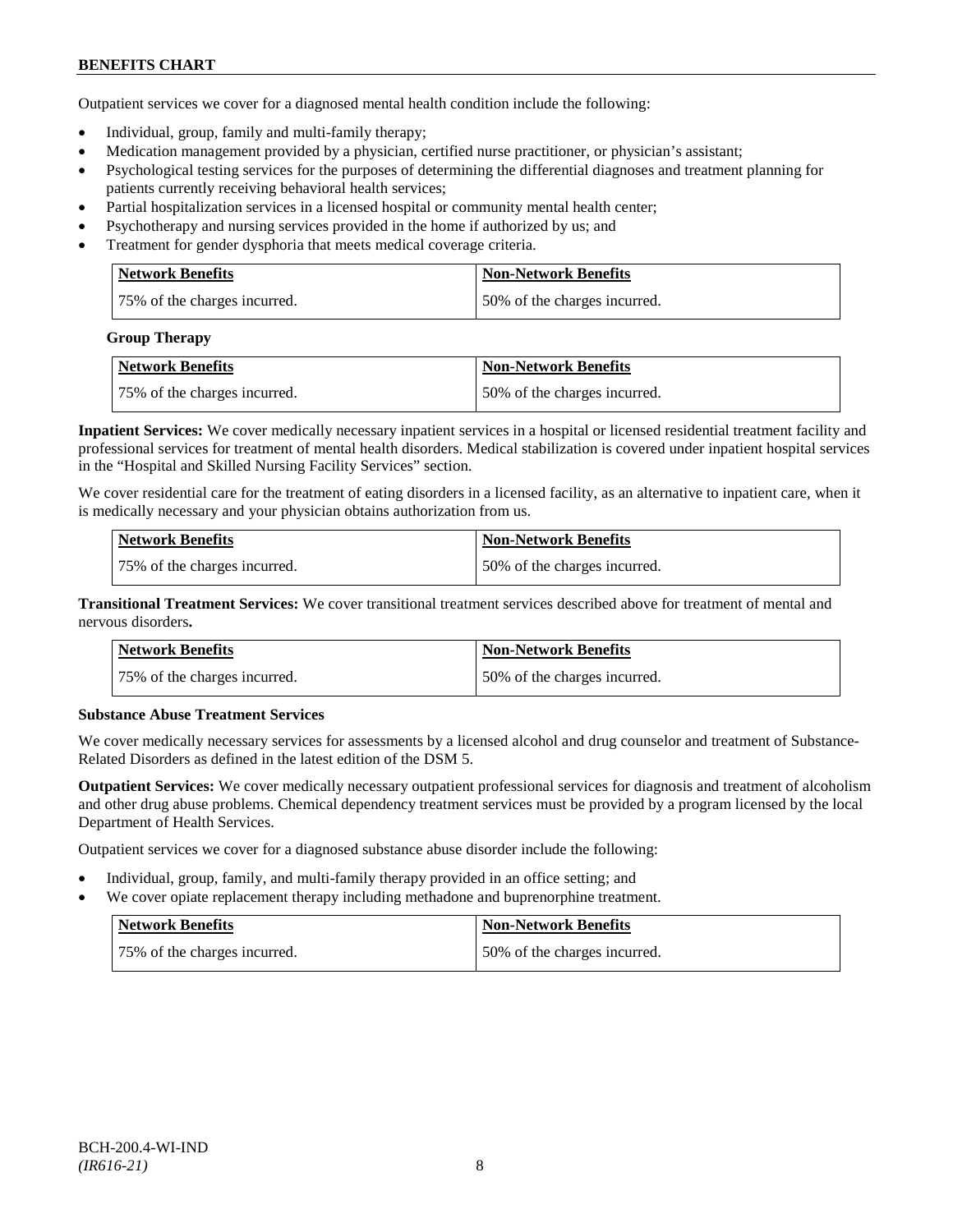**Inpatient Services:** We cover medically necessary inpatient services in a hospital or a licensed residential primary treatment center.

We cover services provided in a hospital that is licensed by the local state and accredited by Medicare.

Detoxification Services: We cover detoxification services in a hospital or community detoxification facility if it is licensed by the local Department of Health Services.

| Network Benefits             | <b>Non-Network Benefits</b>  |
|------------------------------|------------------------------|
| 75% of the charges incurred. | 50% of the charges incurred. |

**Transitional Treatment Services:** We cover transitional treatment services described above for treatment of alcoholism or other drug abuse problems.

| <b>Network Benefits</b>      | <b>Non-Network Benefits</b>  |
|------------------------------|------------------------------|
| 75% of the charges incurred. | 50% of the charges incurred. |

#### **Additional Mental Health and Substance Abuse Benefits for a Dependent Child Who is a Student**

If a dependent child is a student in a school that is located in Wisconsin, but outside of our service area, we cover services as required under Wisconsin Statute 609.655.

| <b>Network Benefits</b>      | <b>Non-Network Benefits</b>  |
|------------------------------|------------------------------|
| 75% of the charges incurred. | 50% of the charges incurred. |

#### **Not Covered:**

See "Services Not Covered" in your Policy.

### **CHIROPRACTIC SERVICES**

#### **Covered Services:**

We cover chiropractic services for rehabilitative care. Chiropractic services are adjustments to any abnormal articulations of the human body, especially those of the spinal column, for the purpose of giving freedom of action to impinged nerves that may cause pain or deranged function.

Massage therapy which is performed in conjunction with other treatment/modalities by a chiropractor, is part of a prescribed treatment plan and is not billed separately is covered.

| <b>Network Benefits</b>      | Non-Network Benefits         |
|------------------------------|------------------------------|
| 75% of the charges incurred. | 50% of the charges incurred. |

#### **Not Covered:**

- Massage therapy for the purpose of comfort or convenience of the Insured.
- See "Services Not Covered" in your Policy.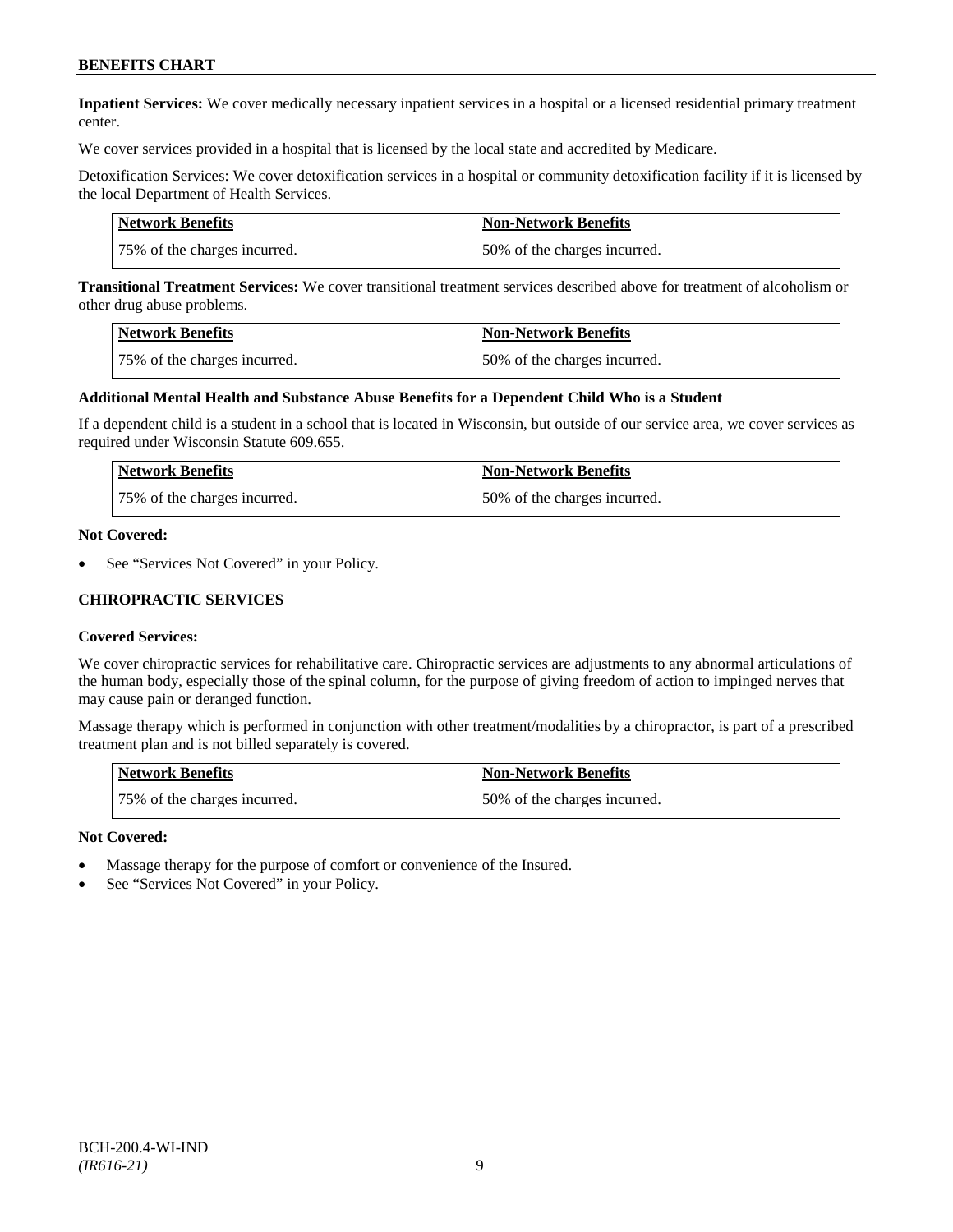# **CLINICAL TRIALS**

# **Covered Services:**

We cover certain routine services if you participate in a Phase I, Phase II, Phase III or Phase IV approved clinical trial that is conducted in relation to the prevention, detection, or treatment of cancer or other life-threatening disease or condition as defined in the Affordable Care Act. Approved clinical trials include (1) federally funded trials when the study or investigation is approved or funded by any of the federal agencies defined in the Public Health Services Act, section 2709 (d) (1) (A); (2) the study or investigation is conducted under an investigational new drug application reviewed by the Food and Drug Administration; and (3) the study or investigation is a drug trial that is exempt from having such an investigational new drug application. We cover routine patient costs for services that would be eligible under the Policy and this Benefits Chart if the service were provided outside of a clinical trial.

| <b>Network Benefits</b>                               | <b>Non-Network Benefits</b>                           |
|-------------------------------------------------------|-------------------------------------------------------|
| Coverage level is same as corresponding Network       | Coverage level is same as corresponding Non-Network   |
| Benefits, depending on type of service provided, such | Benefits, depending on type of service provided, such |
| as Office Visits for Illness or Injury, Inpatient or  | as Office Visits for Illness or Injury, Inpatient or  |
| Outpatient Hospital Services.                         | <b>Outpatient Hospital Services.</b>                  |

### **Not Covered:**

- The investigative or experimental item, device or service itself.
- Items or services that are provided solely to satisfy data collection and analysis needs and that are not used in the direct clinical management of the patient.
- A service that is clearly inconsistent with widely accepted and established standards of care for a particular diagnosis.
- See "Services Not Covered" in your Policy.

# **DENTAL SERVICES**

#### **Covered Services:**

We cover services as described below.

**Accidental Dental Services:** We cover services dentally necessary to treat and restore damage done to sound, natural, unrestored teeth as a result of an accidental injury. Coverage is for damage caused by external trauma to face and mouth only, not for cracked or broken teeth, which result from biting or chewing. We cover restorations, root canals, crowns and replacement of teeth lost that are directly related to the accident in which the Insured was involved. We cover initial exams, xrays and palliative treatment including extractions, and other oral surgical procedures directly related to the accident. Subsequent treatment must be initiated within the Policy's time-frame and must be directly related to the accident. We do not cover restoration and replacement of teeth that are not "sound and natural" at the time of the accident.

Full mouth rehabilitation to correct occlusion (bite) and malocclusion (misaligned teeth not due to the accident) are not covered.

When an implant-supported dental prosthetic treatment is pursued, benefits are limited to the amount that would be paid toward the placement of a removable dental prosthetic appliance that could be used in the absence of implant treatment.

| Network Benefits             | <b>Non-Network Benefits</b> |
|------------------------------|-----------------------------|
| 75% of the charges incurred. | No coverage.                |

For all accidental dental services, treatment and/or restoration must be initiated within six months of the date of the injury. Coverage is limited to the initial course of treatment and/or initial restoration. Services must be provided within twentyfour months of the date of injury to be covered.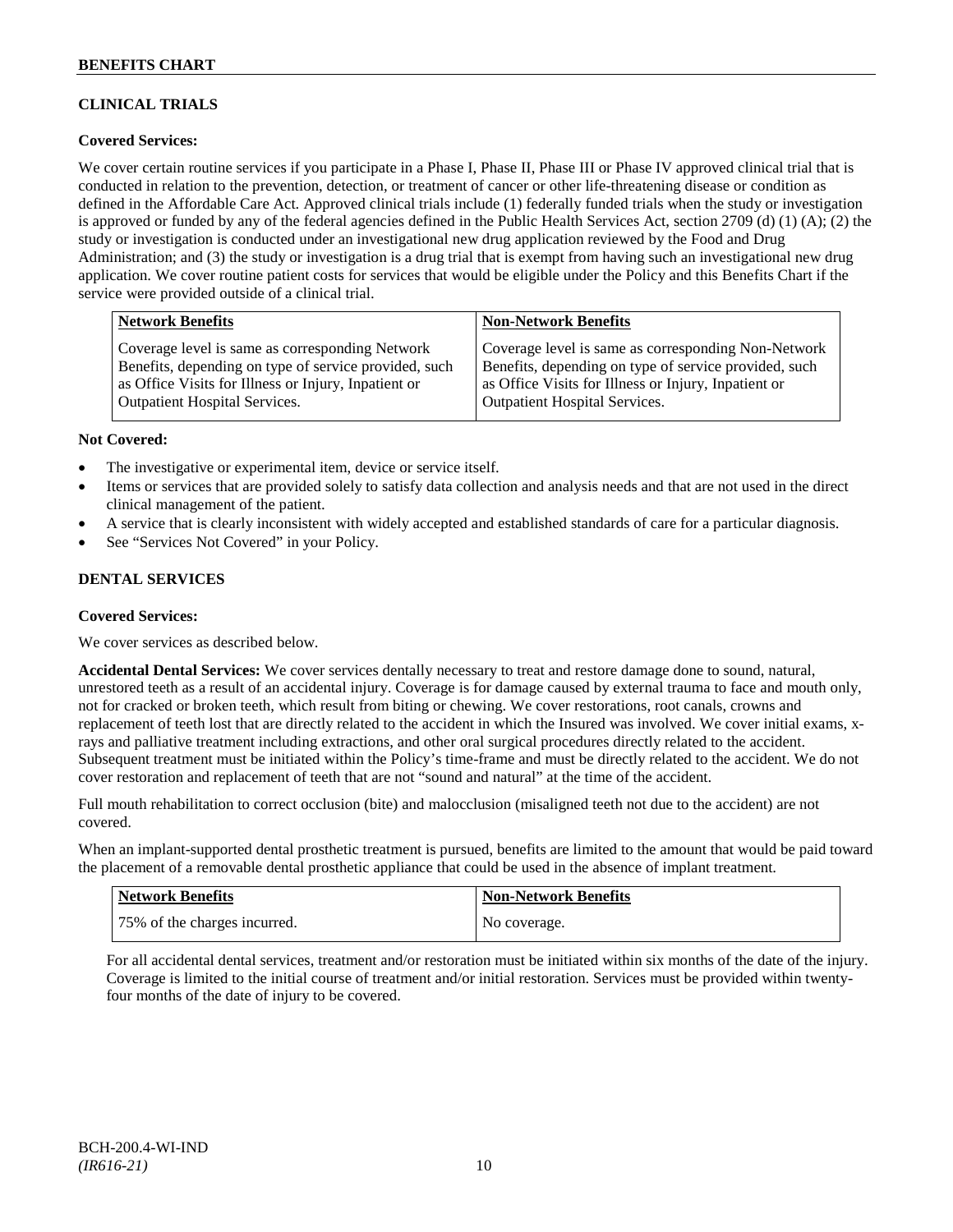### **Medical Referral Dental Services**

**Medically Necessary Outpatient Dental Services:** We cover medically necessary outpatient dental services. Coverage is limited to dental services required for treatment of an underlying medical condition, e.g., removal of teeth to complete radiation treatment for cancer of the jaw, cysts and lesions.

| <b>Network Benefits</b>      | Non-Network Benefits         |
|------------------------------|------------------------------|
| 75% of the charges incurred. | 50% of the charges incurred. |

**Medically Necessary Hospitalization and Anesthesia for Dental Care:** We cover medically necessary hospitalization and anesthesia for dental care. This is limited to charges incurred by an Insured who: (1) is a child under age 5; (2) is severely disabled; (3) has a medical condition, and requires hospitalization or general anesthesia for dental care treatment; or (4) is a child between ages 5 and 12 and care in dental offices has been attempted unsuccessfully and usual methods of behavior modification have not been successful, or when extensive amounts of restorative care, exceeding 4 appointments, are required.

Coverage is limited to facility and anesthesia charges. Oral surgeon/dentist professional fees are not covered. The following are examples, though not all-inclusive, of medical conditions which may require hospitalization for dental services: severe asthma, severe airway obstruction or hemophilia. Hospitalization required due to the behavior of the Insured or due to the extent of the dental procedure is not covered.

| Network Benefits             | <b>Non-Network Benefits</b>  |
|------------------------------|------------------------------|
| 75% of the charges incurred. | 50% of the charges incurred. |

**Medical Complications of Dental Care:** We cover medical complications of dental care. Treatment must be medically necessary care and related to medical complications of non-covered dental care, including complications of the head, neck, or substructures.

| Network Benefits             | <b>Non-Network Benefits</b>  |
|------------------------------|------------------------------|
| 75% of the charges incurred. | 50% of the charges incurred. |

**Oral Surgery:** We cover oral surgery. Coverage is limited to treatment of medical conditions requiring oral surgery, such as treatment of oral neoplasm, non-dental cysts, fracture of the jaw, trauma of the mouth and jaw, and any other oral surgery procedures provided as medically necessary dental services.

| <b>Network Benefits</b>       | <b>Non-Network Benefits</b>   |
|-------------------------------|-------------------------------|
| 175% of the charges incurred. | 150% of the charges incurred. |

**Treatment of Cleft Lip and Cleft Palate:** We cover treatment of cleft lip and cleft palate of a dependent child, including orthodontic treatment and oral surgery directly related to the cleft. Dental services which are not required for the treatment of cleft lip or cleft palate are not covered. If a dependent child covered under your Policy is also covered under a dental plan which includes orthodontic services, that dental plan shall be considered primary for the necessary orthodontic services. Oral appliances are subject to the same copayment, conditions and limitations as durable medical equipment.

| <b>Network Benefits</b>                               | <b>Non-Network Benefits</b>                           |
|-------------------------------------------------------|-------------------------------------------------------|
| Coverage level is same as corresponding Network       | Coverage level is same as corresponding Non-Network   |
| Benefits, depending on type of service provided, such | Benefits, depending on type of service provided, such |
| as Office Visits for Illness or Injury, Inpatient or  | as Office Visits for Illness or Injury, Inpatient or  |
| <b>Outpatient Hospital Services.</b>                  | <b>Outpatient Hospital Services.</b>                  |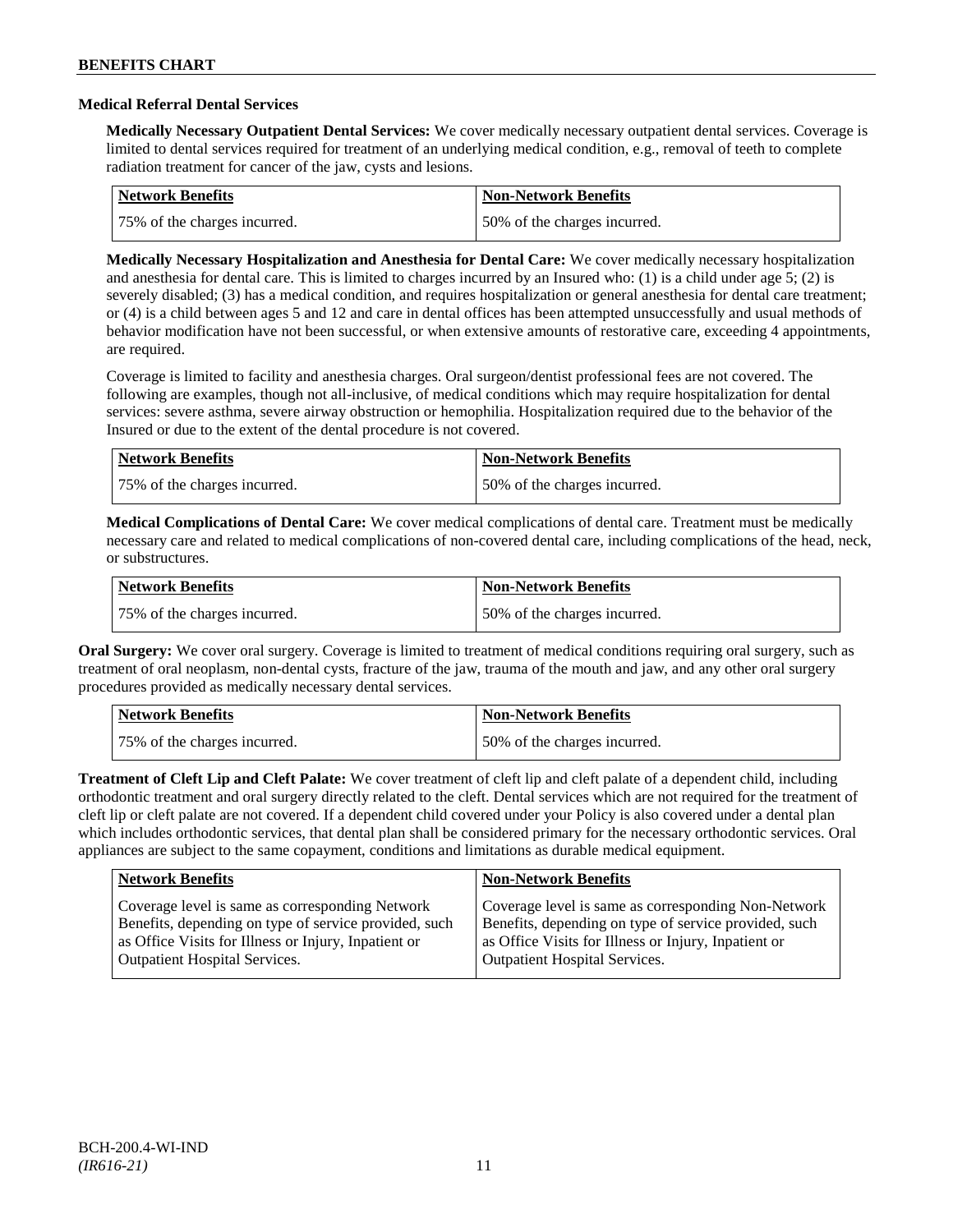**Treatment of Temporomandibular Disorder (TMD) and Craniomandibular Disorder (CMD):** We cover diagnostic procedures, surgical treatment and non-surgical treatment (including intraoral splint therapy devices) for temporomandibular disorder (TMD) and craniomandibular disorder (CMD), which is medically necessary care. Dental services which are not required to directly treat TMD or CMD are not covered.

| <b>Network Benefits</b>      | <b>Non-Network Benefits</b>   |
|------------------------------|-------------------------------|
| 75% of the charges incurred. | 150% of the charges incurred. |

### **Not Covered:**

- Dental treatment, procedures or services not listed in this Benefits Chart.
- Accident-related dental services if treatment is: (1) provided to teeth which are not sound and natural; (2) to teeth which have been restored; (3) initiated beyond six months from the date of the injury; (4) received beyond the initial treatment or restoration; or (5) received beyond twenty-four months from the date of injury.
- Accident-related dental services by a Non-Network provider.
- Oral surgery to remove wisdom teeth.
- Orthognathic treatment or procedures and all related services.
- See "Services Not Covered" in your Policy.

# **DIAGNOSTIC IMAGING SERVICES**

#### **Covered Services:**

We cover diagnostic imaging, when ordered by a provider and provided in a clinic or outpatient hospital facility.

For Network Benefits, non-emergent, scheduled outpatient Magnetic Resonance Imaging (MRI) and Computed Tomography (CT) must be provided at a designated facility. Your physician or facility will obtain or verify prior authorization for these services, as needed.

We cover services provided in a clinic or outpatient hospital facility. To see the benefit level for inpatient hospital or skilled nursing facility services, see benefits under Inpatient Hospital and Skilled Nursing Facility Services.

#### **Outpatient Magnetic Resonance Imaging (MRI) and Computed Tomography (CT)**

| <b>Network Benefits</b>      | <b>Non-Network Benefits</b>  |
|------------------------------|------------------------------|
| 75% of the charges incurred. | 50% of the charges incurred. |

#### **All Other Outpatient Diagnostic Imaging Services**

#### **Services for Illness or Injury**

| Network Benefits             | <b>Non-Network Benefits</b>  |
|------------------------------|------------------------------|
| 75% of the charges incurred. | 50% of the charges incurred. |

#### **Preventive Services (MRI/CT procedures are not considered preventive)**

Diagnostic imaging services associated with preventive services are covered at the benefit level shown in the "Preventive Services" section of this Benefits Chart.

#### **Not Covered:**

See "Services Not Covered" in your Policy.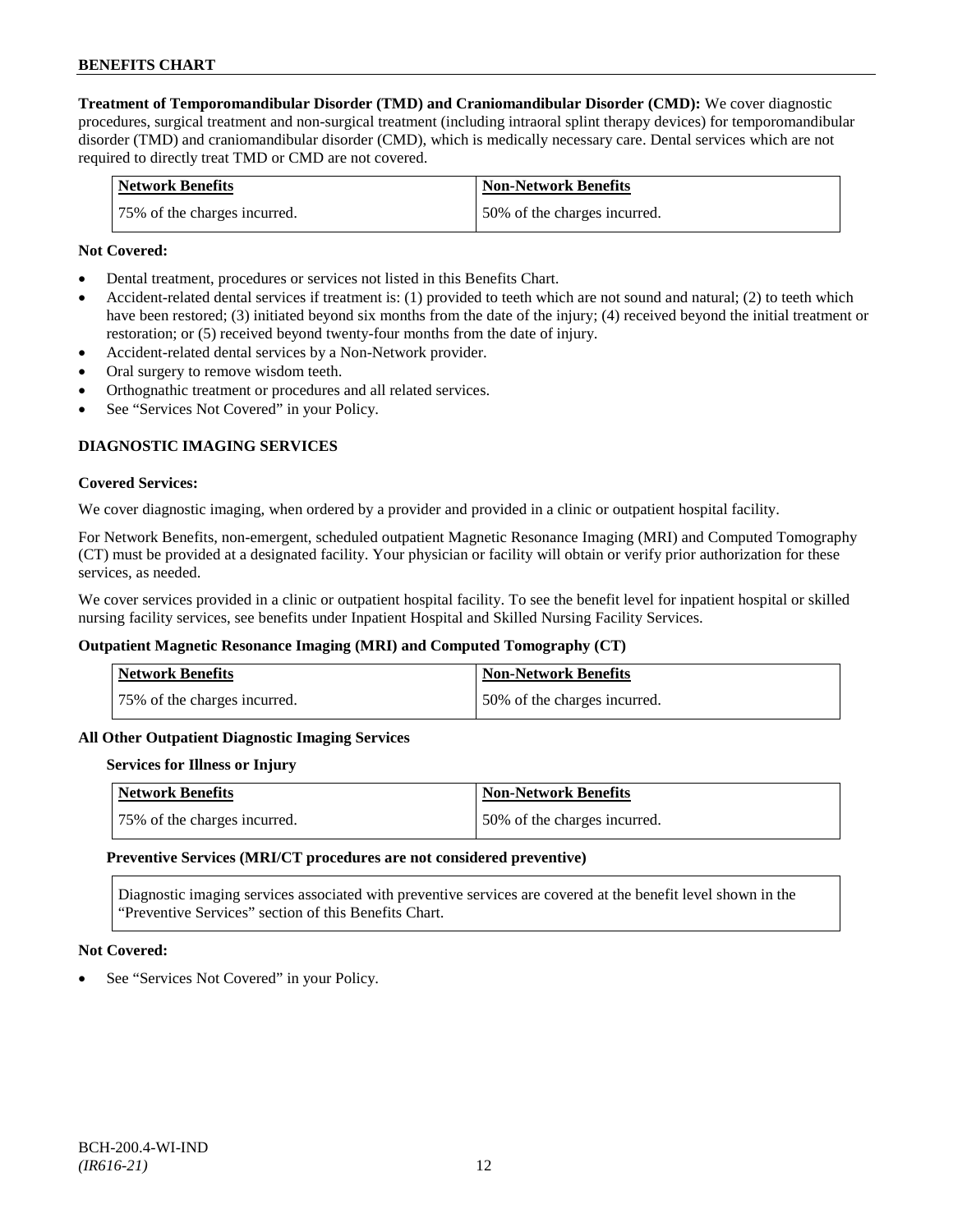# **DURABLE MEDICAL EQUIPMENT, PROSTHETICS, ORTHOTICS AND SUPPLIES**

#### **Covered Services:**

We cover equipment and services, as described below.

We cover durable medical equipment and services, prosthetics, orthotics, and supplies, subject to the limitations below, including certain disposable supplies, enteral feedings and the following diabetic supplies and equipment: glucose monitors, insulin pumps limited to the purchase of one pump per year, syringes, blood and urine test strips and other diabetic supplies as deemed medically appropriate and necessary, for Insureds with gestational, Type I or Type II diabetes.

We cover external hearing aids, cochlear implants, and related treatment prescribed by a physician or by a licensed audiologist for Insureds under 18 years of age who have hearing loss.

We also cover basic hearing aids for Insureds age 18 or older for the correction of a hearing impairment.

Osseointegrated or bone-anchored hearing aids are only covered for Insureds who have hearing loss that is not correctable by any other procedure.

Hearing aids are limited to one basic, standard hearing aid for each ear every three years.

A basic hearing aid is defined as a hearing device that consists of a microphone, amplifier, volume control, battery and receiver. It does not include upgrades above and beyond the functionality of a basic hearing aid, including, but not limited to, hearing improvements for group settings, background noise, Bluetooth/remote control functionality, or extended warranties. Charges for upgrades above the cost of a basic, standard hearing aid are not covered.

| <b>Network Benefits</b>      | <b>Non-Network Benefits</b>  |
|------------------------------|------------------------------|
| 75% of the charges incurred. | 50% of the charges incurred. |

#### **Special Dietary Treatment for Phenylketonuria (PKU) if it meets our medical coverage criteria**

| <b>Network Benefits</b>      | <b>Non-Network Benefits</b>  |
|------------------------------|------------------------------|
| 75% of the charges incurred. | 50% of the charges incurred. |

#### **Oral Amino Acid Based Elemental Formula if it meets our medical coverage criteria**

| <b>Network Benefits</b>      | <b>Non-Network Benefits</b>  |
|------------------------------|------------------------------|
| 75% of the charges incurred. | 50% of the charges incurred. |

### **Limitations:**

Coverage of durable medical equipment is limited by the following.

- No more than a 90-day supply of diabetic supplies are covered and dispensed at a time.
- Payment will not exceed the cost of an alternate piece of equipment or service that is effective and medically necessary.
- For prosthetic benefits, other than oral appliances for cleft lip and cleft palate, payment will not exceed the cost of an alternate piece of equipment or service that is effective, medically necessary and enables Insureds to conduct standard activities of daily living.
- We reserve the right to determine if an item will be approved for rental vs. purchase.
- We require that certain diabetic supplies and equipment be purchased at a pharmacy.
- Diabetic supplies and equipment are limited to certain models and brands.
- Durable medical equipment and supplies must be obtained from or repaired by approved vendors.
- Covered services and supplies are based on established medical policies which are subject to periodic review and modification by the medical directors. Our medical policy for diabetic supplies includes information on our required models and brands. These medical policies (medical coverage criteria) are available by calling Member Services, or logging on to your "*my*HealthPartners" account at [healthpartners.com.](http://www.healthpartners.com/)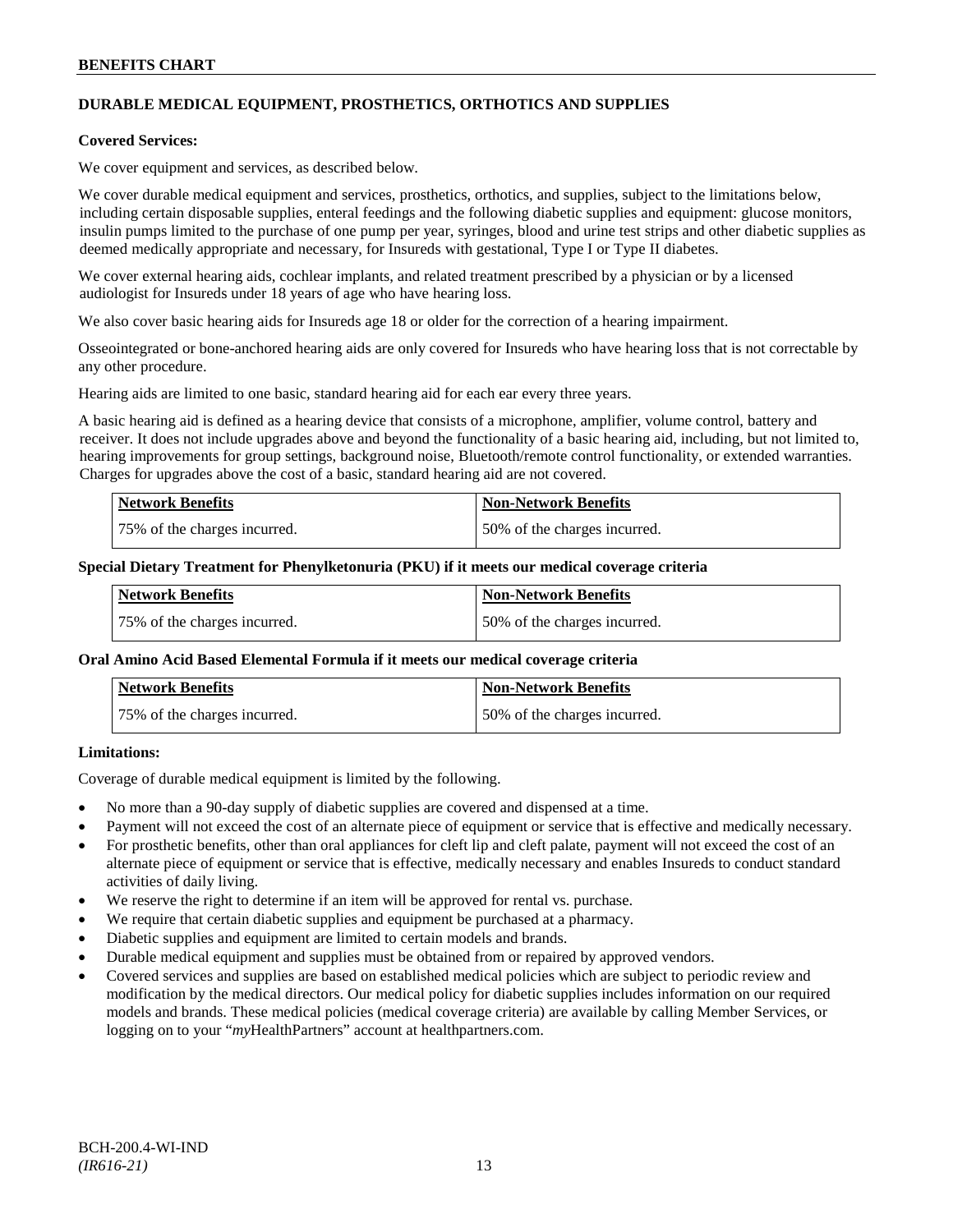# **Not Covered:**

Items which are not eligible for coverage include, but are not limited to:

- Replacement or repair of any covered items, if the items are (i) damaged or destroyed by misuse, abuse or carelessness, (ii) lost: or (iii) stolen.
- Duplicate or similar items.
- Labor and related charges for repair of any covered items which are more than the cost of replacement by an approved vendor.
- Sales tax, mailing, delivery charges, service call charges.
- Items which are primarily educational in nature or for hygiene, vocation, comfort, convenience or recreation.
- Communication aids or devices: equipment to create, replace or augment communication abilities including, but not limited to, speech processors, receivers, communication boards, or computer or electronic assisted communication.
- Implantable and osseointegrated or bone-anchored hearing aids and their fitting, except as specifically described in this Benefits Chart. This exclusion does not apply to cochlear implants.
- Eyeglasses, contact lenses and their fitting, measurement and adjustment, except as specifically described in this Benefits Chart.
- Hair prostheses (wigs).
- Household equipment which primarily has customary uses other than medical, such as, but not limited to, exercise cycles, air purifiers, central or unit air conditioners, water purifiers, non-allergenic pillows, mattresses or waterbeds.
- Household fixtures including, but not limited to, escalators or elevators, ramps, swimming pools and saunas.
- Modifications to the structure of the home including, but not limited to, wiring, plumbing or charges for installation of equipment.
- Vehicle, car or van modifications including, but not limited to, hand brakes, hydraulic lifts and car carrier.
- Rental equipment while owned equipment is being repaired by non-contracted vendors, beyond one month rental of medically necessary equipment.
- Other equipment and supplies, including, but not limited to assistive devices, that we determine are not eligible for coverage.
- See "Services Not Covered" in your Policy.

# **EMERGENCY AND URGENTLY NEEDED CARE SERVICES**

# **Covered Services:**

We cover services for emergency care and urgently needed care if the services are otherwise eligible for coverage under your Policy.

**Urgently Needed Care.** These are services to treat an unforeseen illness or injury that:

- are required in order to prevent a serious deterioration in your health, and
- cannot be delayed until the next available clinic or office hours.

| Network Benefits             | <b>Non-Network Benefits</b>  |
|------------------------------|------------------------------|
| 75% of the charges incurred. | 50% of the charges incurred. |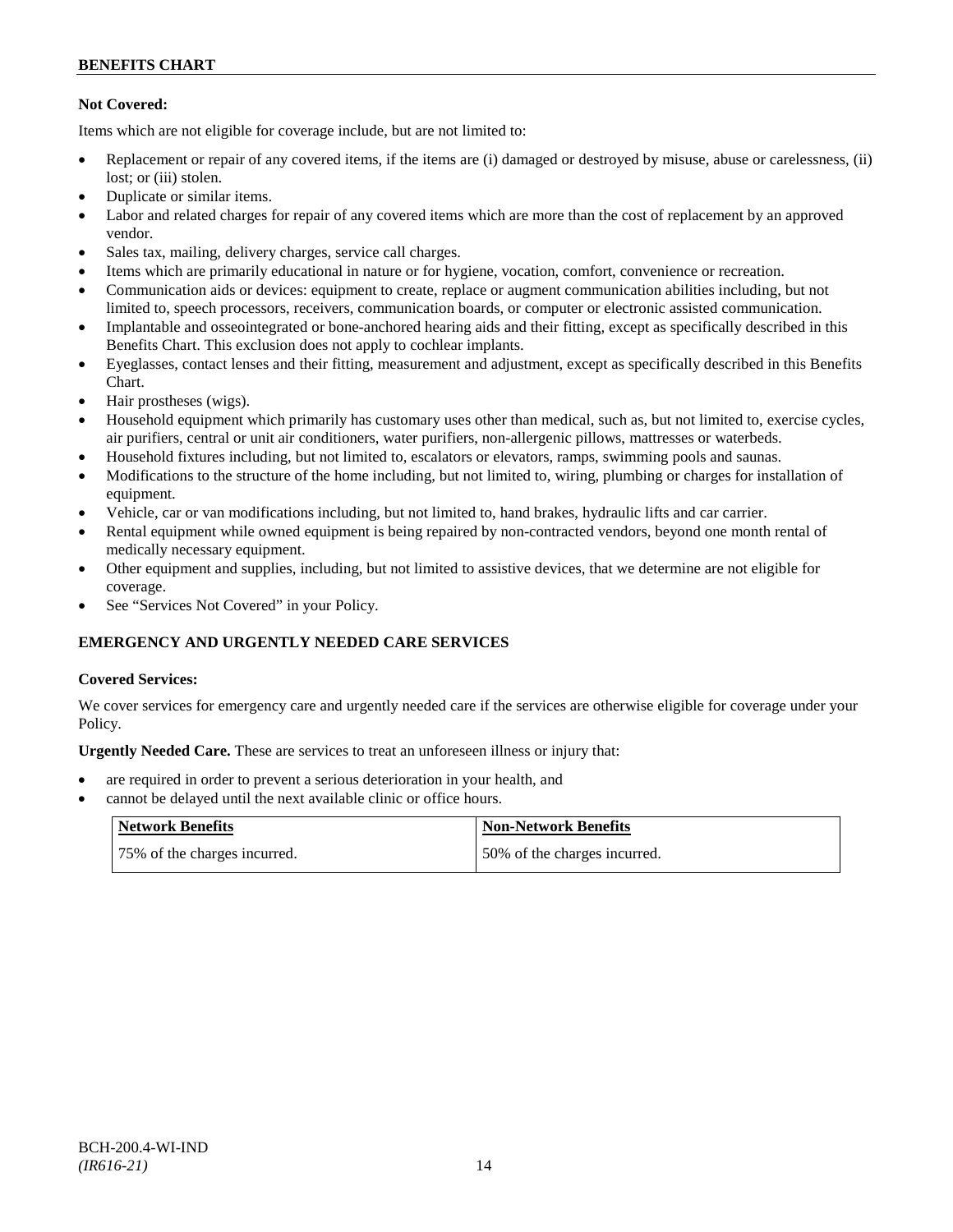# **First Three Visits**

If any of the first three visits are urgent care visits or office visits, they are covered at 100%, subject to a copayment of \$30 per visit, not subject to the deductible.

If any of the first three visits are convenience clinic visits, telephone visits or e-visits (other than virtuwell), they are covered at 100%, subject to a copayment of \$15 per visit, not subject to the deductible.

Then services will be covered at the deductible and coinsurance and/or copayment indicated for urgent care visits, office visits, convenience clinic visits, telephone visits and e-visits (other than virtuwell).

Physician services are included; however, charges for office procedures, laboratory, radiology and other ancillary services are not included and will be subject to the deductible and coinsurance and/or copayment.

**Emergency Care.** These are services to treat:

- the sudden, unexpected onset of illness or injury which, if left untreated or unattended until the next available clinic or office hours, would result in hospitalization, or
- a condition requiring professional health services immediately necessary to preserve life or stabilize health.

When reviewing claims for coverage of emergency services, our medical director will take into consideration a reasonable layperson's belief that the circumstances required immediate medical care that could not wait until the next working day or next available clinic appointment.

# **Emergency Care in a Hospital Emergency Room, including Professional Services of a Physician**

| Network Benefits             | <b>Non-Network Benefits</b> |
|------------------------------|-----------------------------|
| 75% of the charges incurred. | See Network Benefits.       |

# **Inpatient Emergency Care in a Hospital**

| <b>Network Benefits</b>      | <b>Non-Network Benefits</b> |
|------------------------------|-----------------------------|
| 75% of the charges incurred. | See Network Benefits.       |

#### **Not Covered:**

See "Services Not Covered" in your Policy.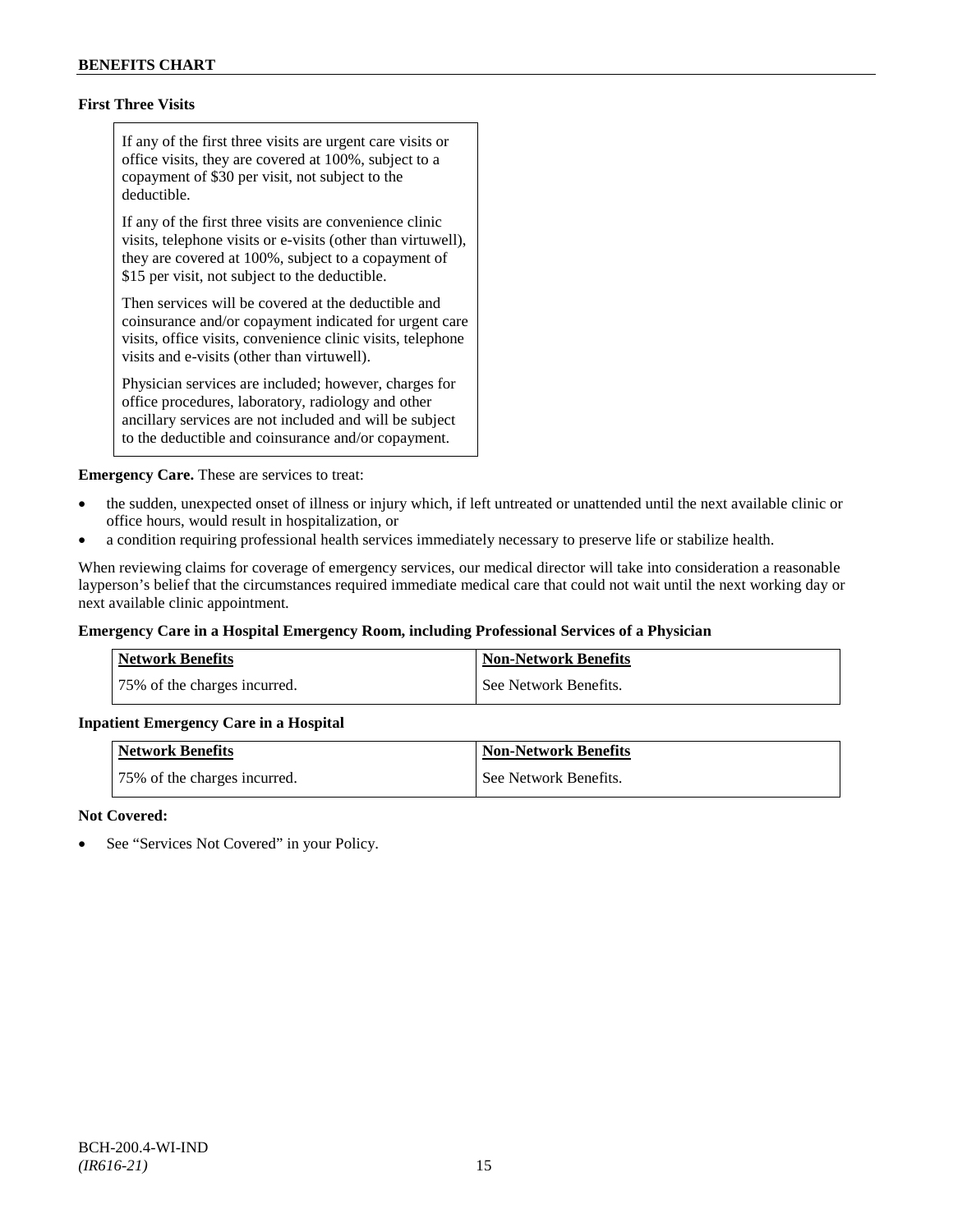# **GENE THERAPY**

# **Covered Services:**

We cover gene therapy treatment that meets our current medical coverage criteria.

| <b>Network Benefits</b>                                                                                                                                                                          | <b>Non-Network Benefits</b> |
|--------------------------------------------------------------------------------------------------------------------------------------------------------------------------------------------------|-----------------------------|
| Coverage level is same as corresponding Network<br>Benefit, depending on type of service provided, such as<br>Office Visits for Illness or Injury, Inpatient or<br>Outpatient Hospital Services. | No coverage.                |

# **Limitations:**

- Gene therapy must be provided by a designated provider.
- Specific types of gene therapy are limited to therapies and conditions specified in our medical coverage criteria.

# **Not Covered:**

• See "Services Not Covered" in your Policy.

# **HEALTH EDUCATION**

# **Covered Services:**

We cover education for preventive services and education for the management of chronic health problems (such as diabetes).

| <b>Network Benefits</b>                                     | Non-Network Benefits         |
|-------------------------------------------------------------|------------------------------|
| 100% of the charges incurred.<br>Deductible does not apply. | 50% of the charges incurred. |

# **Not Covered:**

See "Services Not Covered" in your Policy.

# **HOME-BASED HEALTH ASSESSMENT PROGRAM**

# **Covered Services:**

If you meet our criteria for coverage, you may qualify for our home-based comprehensive health risk assessment program. The program covers a health assessment with a designated nurse practitioner.

| <b>Network Benefits</b>                                     | <b>Non-Network Benefits</b> |
|-------------------------------------------------------------|-----------------------------|
| 100% of the charges incurred.<br>Deductible does not apply. | No coverage.                |

# **Not Covered:**

• See "Services Not Covered" in your Policy.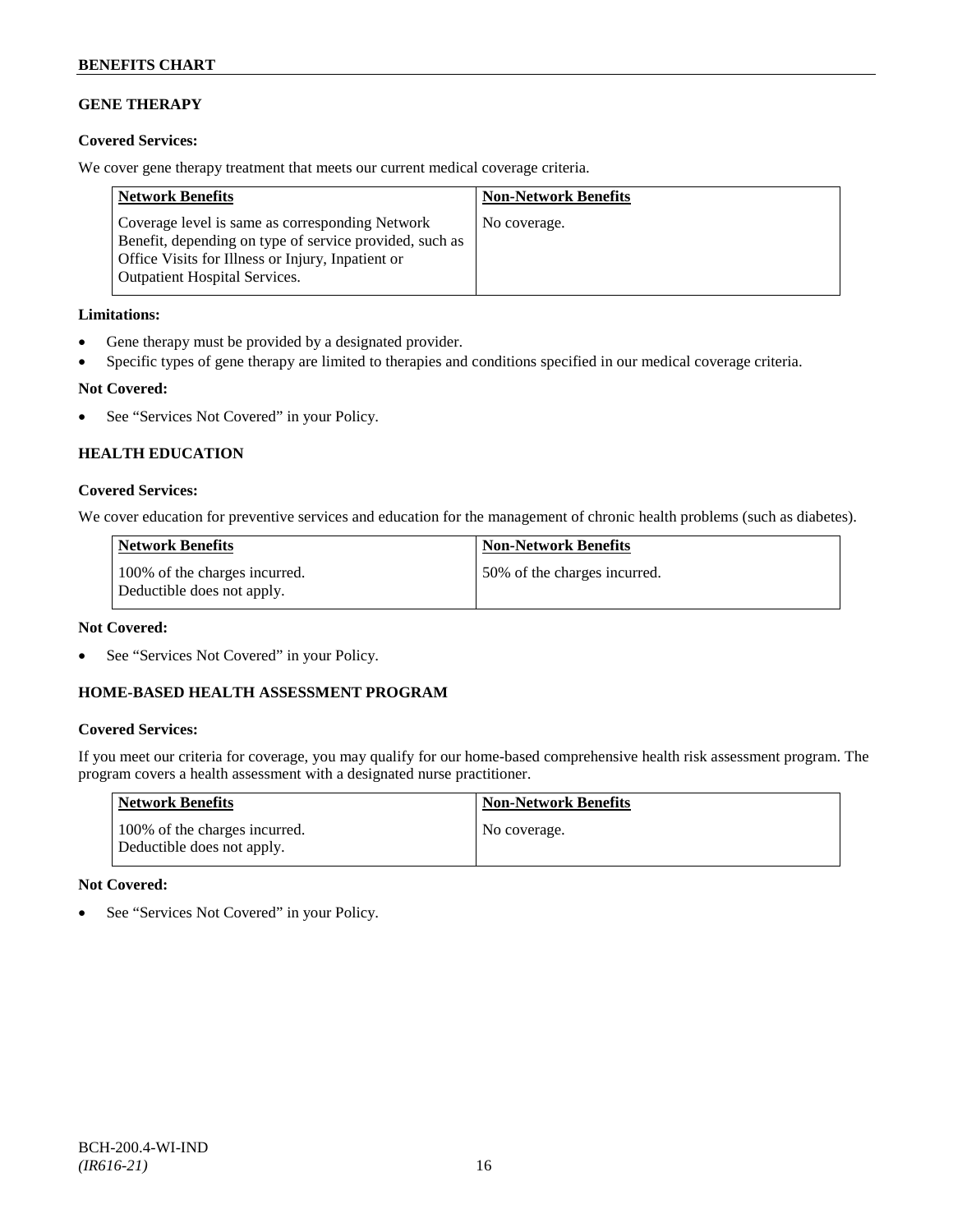# **HOME HEALTH SERVICES**

# **Covered Services:**

We cover skilled nursing services, physical therapy, occupational therapy, speech therapy, respiratory therapy and other therapeutic services, non-routine prenatal and routine postnatal well child visits (as described in our medical coverage criteria), phototherapy services for newborns, home health aide services and other eligible home health services when provided in your home, if you are homebound (i.e., unable to leave home without considerable effort due to a medical condition). Lack of transportation does not constitute homebound status. For phototherapy services for newborns and high risk prenatal services, supplies and equipment are included.

We cover total parenteral nutrition/intravenous ("TPN/IV") therapy, equipment, supplies and drugs in connection with IV therapy. IV line care kits are covered under Durable Medical Equipment.

We cover palliative care benefits. Palliative care includes symptom management, education and establishing goals of care. We waive the requirement that you be homebound for a limited number of home visits for palliative care (as shown in this Benefits Chart), if you have a life-threatening, non-curable condition which has a prognosis of survival of two years or less. Additional palliative care visits are eligible under the home health services benefit if you are homebound and meet all other requirements defined in this section.

You do not need to be homebound to receive total parenteral nutrition/intravenous ("TPN/IV") therapy.

Home health services are eligible and covered only when:

- medically necessary; and
- provided as rehabilitative care, terminal care or maternity care; and
- ordered by a physician, and included in the written home care plan.

### **Physical therapy, occupational therapy, speech therapy, respiratory therapy, home health aide services and palliative Care**

| <b>Network Benefits</b>      | <b>Non-Network Benefits</b> |
|------------------------------|-----------------------------|
| 75% of the charges incurred. | No coverage.                |

# **TPN/IV Therapy, Skilled Nursing Services, Non-Routine Prenatal/Postnatal Services and Phototherapy**

| Network Benefits             | <b>Non-Network Benefits</b> |
|------------------------------|-----------------------------|
| 75% of the charges incurred. | No coverage.                |

Each 24-hour visit (or shifts up to 24-hour visits) equals one visit and counts toward the Maximum visits for all other services shown below. Any visit that lasts less than 24 hours regardless of the length of the visit, will count as one visit toward the Maximum visits for all other services shown below. All visits must be medically necessary and benefit eligible.

#### **Routine Prenatal/Postnatal Services and Child Health Supervision Services**

| <b>Network Benefits</b>                                     | <b>Non-Network Benefits</b>  |
|-------------------------------------------------------------|------------------------------|
| 100% of the charges incurred.<br>Deductible does not apply. | 50% of the charges incurred. |

#### **Maximum Visits for Palliative Care:**

| <b>Network Benefits</b>                                                                                                                        | <b>Non-Network Benefits</b> |
|------------------------------------------------------------------------------------------------------------------------------------------------|-----------------------------|
| If you are eligible to receive palliative care in the home<br>and you are not homebound, there is a maximum of 12<br>visits per calendar year. | No coverage.                |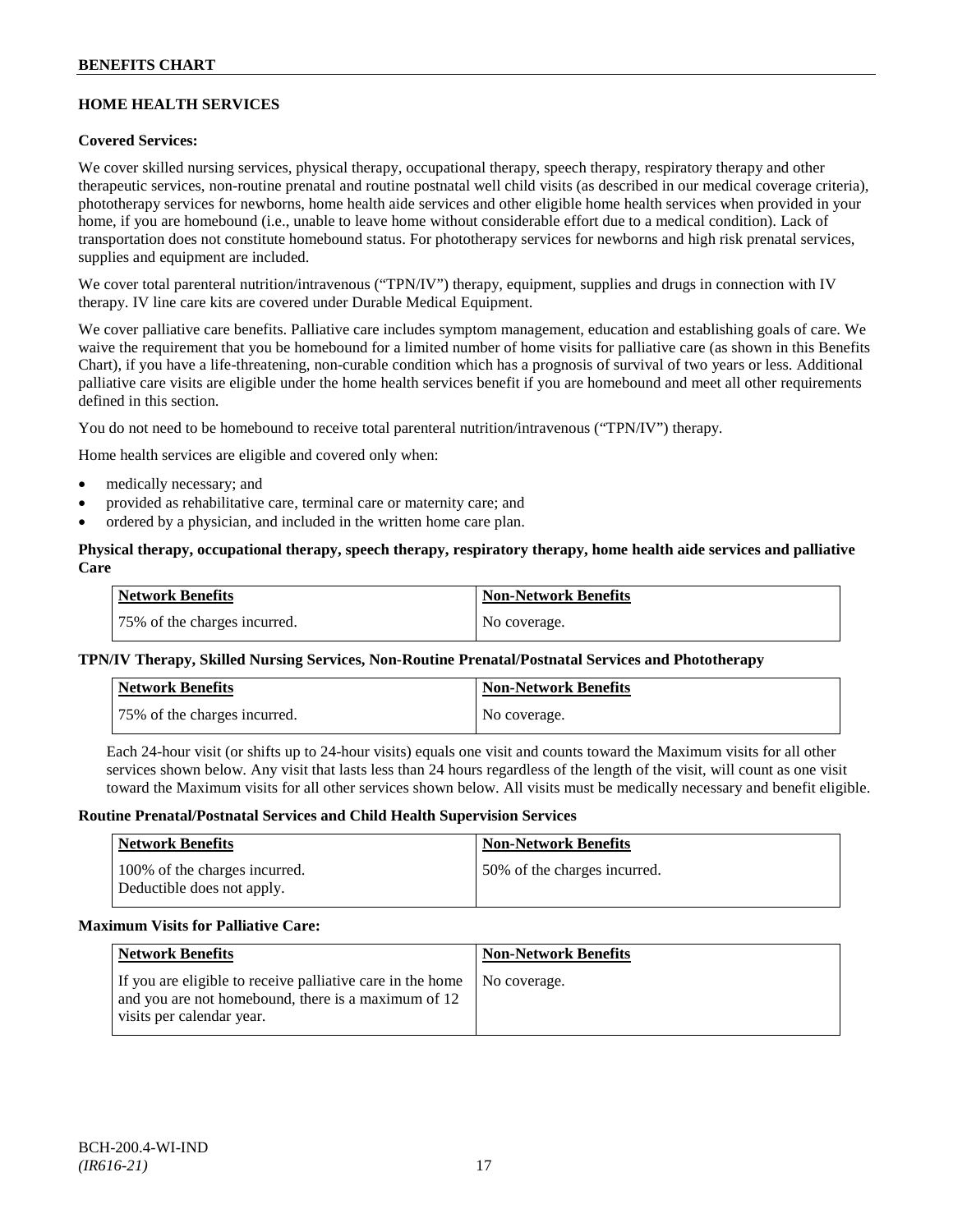# **Maximum Visits for All Services Other Than Palliative Care:**

| Network Benefits             | <b>Non-Network Benefits</b> |
|------------------------------|-----------------------------|
| 60 visits per calendar year. | No coverage.                |

The routine postnatal well child visits do not count toward the visit limit.

# **Limitations:**

- Home health services are not provided as a substitute for a primary caregiver in the home or as relief (respite) for a primary caregiver in the home. We will not reimburse family members or residents in your home for the above services.
- A service shall not be considered a skilled nursing service merely because it is performed by, or under the direct supervision of, a licensed nurse. Where a service (such as tracheotomy suctioning or ventilator monitoring) or like services, can be safely and effectively performed by a non-medical person (or self-administered), without the direct supervision of, a licensed nurse, the service shall not be regarded as a skilled nursing service, whether or not a skilled nurse actually provides the service. The unavailability of a competent person to provide a non-skilled service shall not make it a skilled service when a skilled nurse provides it. Only the skilled nursing component of so-called "blended" services (i.e. services which include skilled and non-skilled components) are covered under this Benefits Chart.

# **Not Covered:**

- Home Health Services by a Non-Network provider.
- Financial or legal counseling services.
- Housekeeping or meal services in your home.
- Private duty nursing services.
- Services provided by a family member or enrollee, or a resident in the enrollee's home.
- Vocational rehabilitation and recreational or educational therapy. Recreation therapy is therapy provided solely for the purpose of recreation, including, but not limited to: (a) requests for physical therapy or occupational therapy to improve athletic ability, and (b) braces or guards to prevent sports injuries.
- See "Services Not Covered" in your Policy.

# **HOME HOSPICE SERVICES**

#### **Applicable Definitions:**

**Part-time.** This is up to two hours of service per day, more than two hours is considered continuous care.

**Continuous Care.** This is from two to twelve hours of service per day provided by a registered nurse, licensed practical nurse, or home health aide, during a period of crisis in order to maintain a terminally ill patient at home.

**Appropriate Facility.** This is a nursing home, hospice residence, or other inpatient facility.

**Custodial Care Related to Hospice Services.** This means providing assistance in the activities of daily living and the care needed by a terminally ill patient which can be provided by primary caregiver (i.e., family member or friend) who is responsible for the patient's home care.

# **Covered Services:**

**Home Hospice Program:** We cover the services described below if you are terminally ill and accepted as a home hospice program participant. You must meet the eligibility requirements of the program, and elect to receive services through the home hospice program. The services will be provided in your home, with inpatient care available when medically necessary as described below. If you elect to receive hospice services, you do so in lieu of curative treatment for your terminal illness for the period you are enrolled in the home hospice program.

**Eligibility:** In order to be eligible to be enrolled in the home hospice program, you must: (1) be a terminally ill patient (prognosis of six months or less); (2) have chosen a palliative treatment focus (i.e., emphasizing comfort and supportive services rather than treatment attempting to cure the disease or condition); and (3) continue to meet the terminally ill prognosis as reviewed by our medical director or his or her designee over the course of care. You may withdraw from the home hospice program at any time.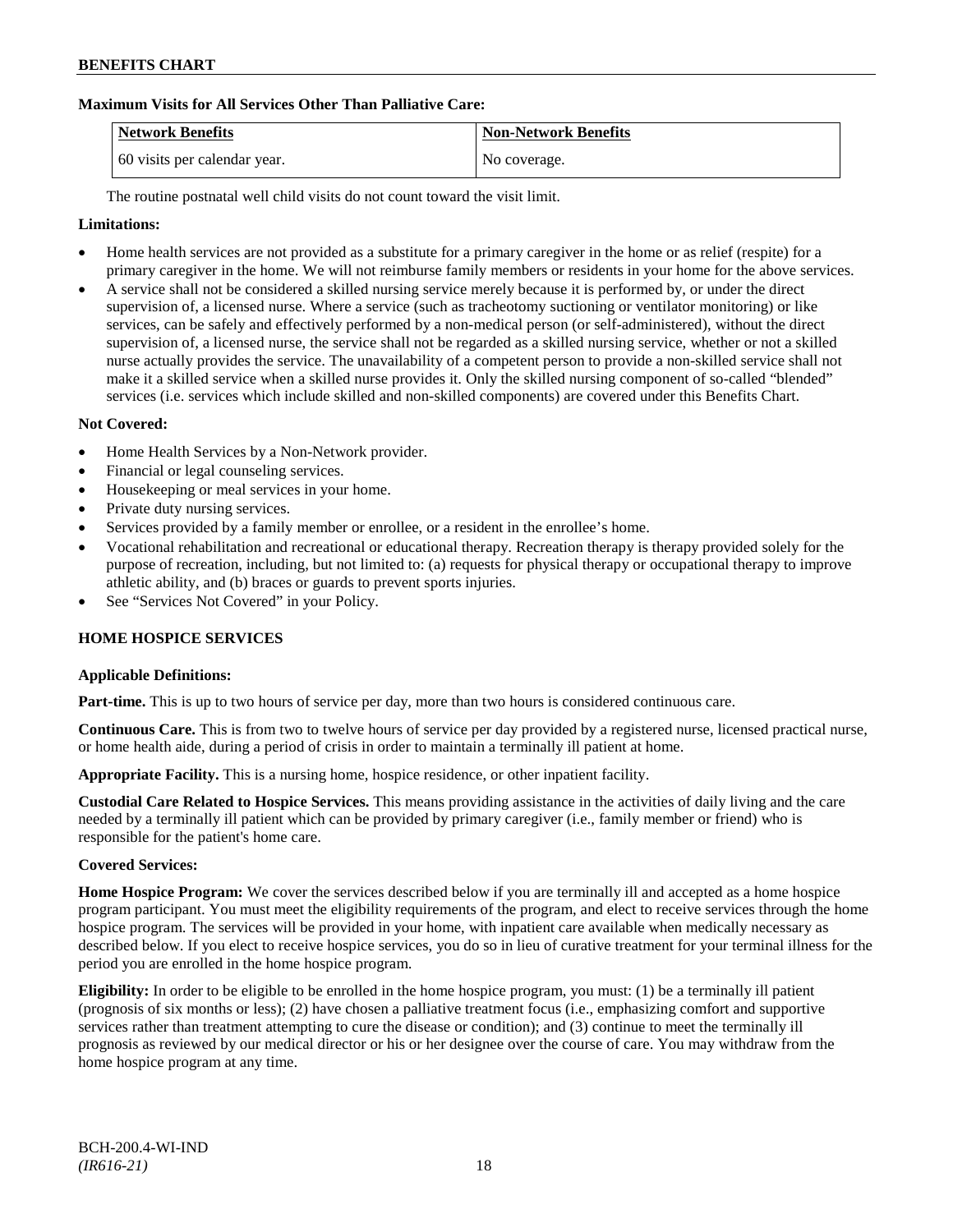**Eligible Services:** Hospice services include the following services provided in accordance with an approved hospice treatment plan:

- Home Health Services:
	- o Part-time care provided in your home by an interdisciplinary hospice team (which may include a physician, nurse, social worker, and spiritual counselor) and medically necessary home health services are covered.
	- o One or more periods of continuous care in your home or in a setting which provides day care for pain or symptom management, when medically necessary, will be covered.
- Inpatient Services: We cover medically necessary inpatient services.
- Other Services:
	- o Respite care is covered for care in your home or in an appropriate facility, to give your primary caregivers (i.e., family members or friends) rest and/or relief when necessary in order to maintain a terminally ill patient at home*.*
	- o Medically necessary medications for pain and symptom management.
	- o Semi-electric hospital beds and other durable medical equipment are covered.
	- o Emergency and non-emergency care is covered.

| <b>Network Benefits</b>      | <b>Non-Network Benefits</b> |
|------------------------------|-----------------------------|
| 75% of the charges incurred. | No coverage.                |

Respite care is limited to 5 days per episode, and respite care and continuous care combined are limited to 30 days.

#### **Not Covered:**

- Home Hospice Services by a Non-Network provider.
- Financial or legal counseling services.
- Housekeeping or meal services in your home.
- Custodial or maintenance care related to hospice services, whether provided in the home or in a nursing home.
- Any service not specifically described as covered services under this home hospice services benefits.
- Any services provided by members of your family or residents in your home.
- See "Services Not Covered" in your Policy.

# **HOSPITAL AND SKILLED NURSING FACILITY SERVICES**

#### **Covered Services:**

We cover services as described below.

#### **Medical or Surgical Hospital Services**

**Inpatient Hospital Services:** We cover the following medical or surgical services, for the treatment of acute illness or injury, which require the level of care only provided in an acute care facility. These services must be authorized by a physician.

Inpatient hospital services include: room and board; the use of operating or maternity delivery rooms; intensive care facilities; newborn nursery facilities; general nursing care, anesthesia, laboratory and diagnostic imaging services, radiation therapy, physical therapy, prescription drugs or other medications administered during treatment, blood and blood products (unless replaced), and blood derivatives, and other diagnostic or treatment related hospital services; physician and other professional medical and surgical services provided while in the hospital, including gender reassignment surgery that meets medical coverage criteria.

We cover, following a vaginal delivery, a minimum of 48 hours of inpatient care for the mother and newborn child. We cover, following a caesarean section delivery, a minimum of 96 hours of inpatient care for the mother and newborn child.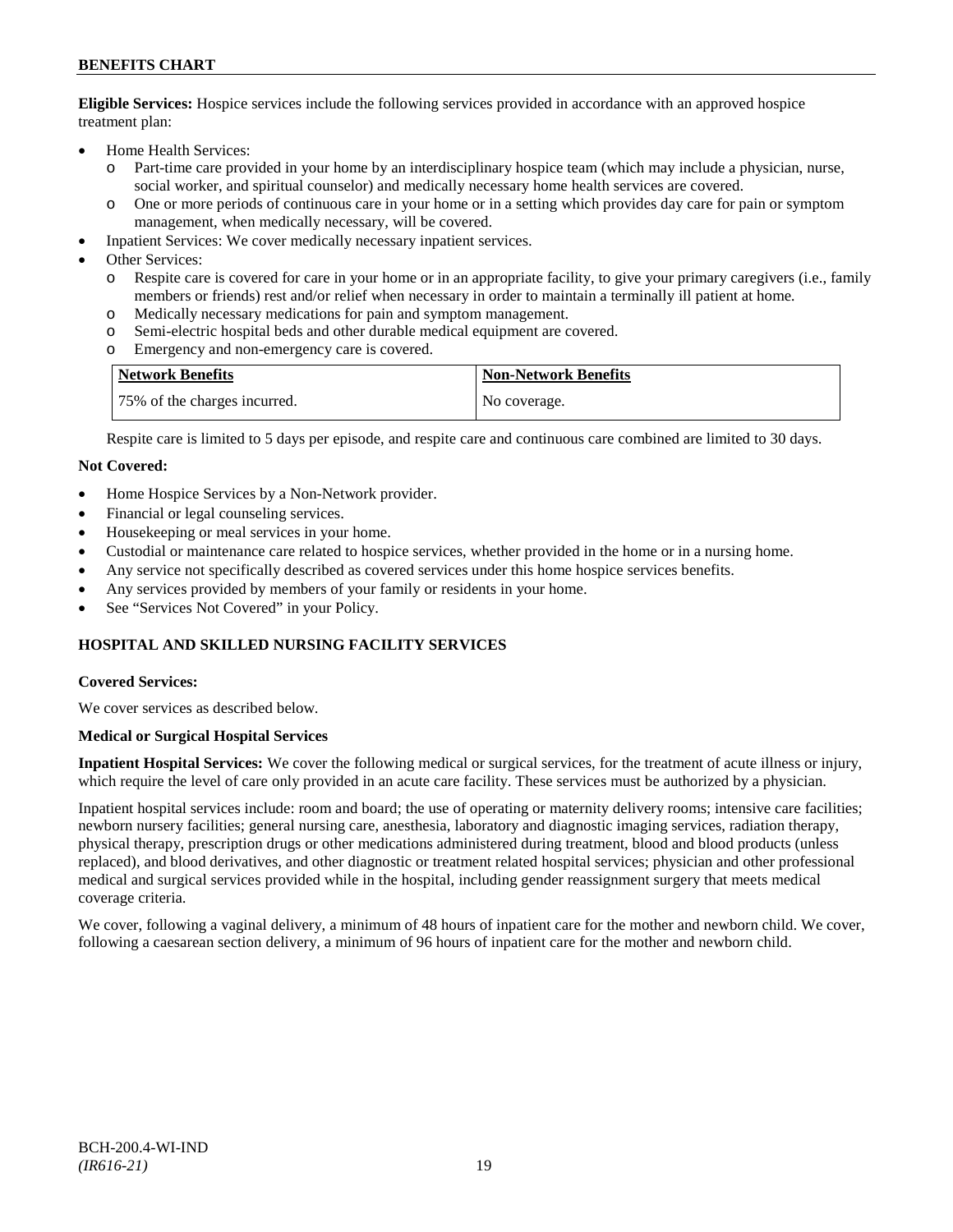Health insurance issuers generally may not, under Federal law, restrict benefits for any hospital length of stay in connection with childbirth for the mother of newborn child to less than 48 hours following a vaginal delivery, or less than 96 hours following a caesarean section. However, Federal law generally does not prohibit the mother's or newborn's attending provider, after consulting with the mother, from discharging the mother or her newborn earlier than 48 hours (or 96 hours as applicable). In any case plans and issuers may not, under Federal law, require that a provider obtain authorization from the plan or the insurance issuer for prescribing a length of stay not in excess of 48 hours (or 96 hours).

| Network Benefits             | <b>Non-Network Benefits</b>  |
|------------------------------|------------------------------|
| 75% of the charges incurred. | 50% of the charges incurred. |

Each Insured's admission or confinement, including that of a newborn child, is separate and distinct from the admission or confinement of any other Insured.

**Outpatient Hospital, Ambulatory Care or Surgical Facility Services:** We cover the following medical and surgical services, for diagnosis or treatment of illness or injury on an outpatient basis. These services must be authorized by a physician.

Outpatient services include: use of operating rooms, maternity delivery rooms or other outpatient departments, rooms or facilities; and the following outpatient services: general nursing care, anesthesia, laboratory and diagnostic imaging services, radiation therapy, physical therapy, drugs administered during treatment, blood and blood products (unless replaced), and blood derivatives, and other diagnostic or treatment related outpatient services; physician and other professional medical and surgical services provided while an outpatient, including colonoscopies (starting at age 50, or under age 50 for people at high risk of colorectal cancer), and gender reassignment surgery that meets medical coverage criteria.

For Network Benefits, non-emergent, scheduled outpatient Magnetic Resonance Imaging (MRI) and Computed Tomography (CT) must be provided at a designated facility. Your physician or facility will obtain or verify prior authorization for these services, as needed.

To see the benefit level for diagnostic imaging services, laboratory services and physical therapy, see benefits under Diagnostic Imaging Services, Laboratory Services and Physical Therapy in this Benefits Chart.

| <b>Network Benefits</b>      | <b>Non-Network Benefits</b>  |
|------------------------------|------------------------------|
| 75% of the charges incurred. | 50% of the charges incurred. |

**Skilled Nursing Facility Care:** We cover room and board, daily skilled nursing and related ancillary services for post-acute treatment and rehabilitative care of illness or injury that meets medical coverage criteria.

| <b>Network Benefits</b>                      | <b>Non-Network Benefits</b>                  |
|----------------------------------------------|----------------------------------------------|
| 75% of the charges incurred.                 | 50% of the charges incurred.                 |
| Limited to a 30 day maximum per confinement. | Limited to a 30 day maximum per confinement. |

Each day of services provided under the Network Benefits and Non-Network Benefits, combined, applies toward the maximum shown above.

# **Not Covered:**

- Services for items for personal convenience, such as television rental, are not covered.
- See "Services Not Covered" in your Policy.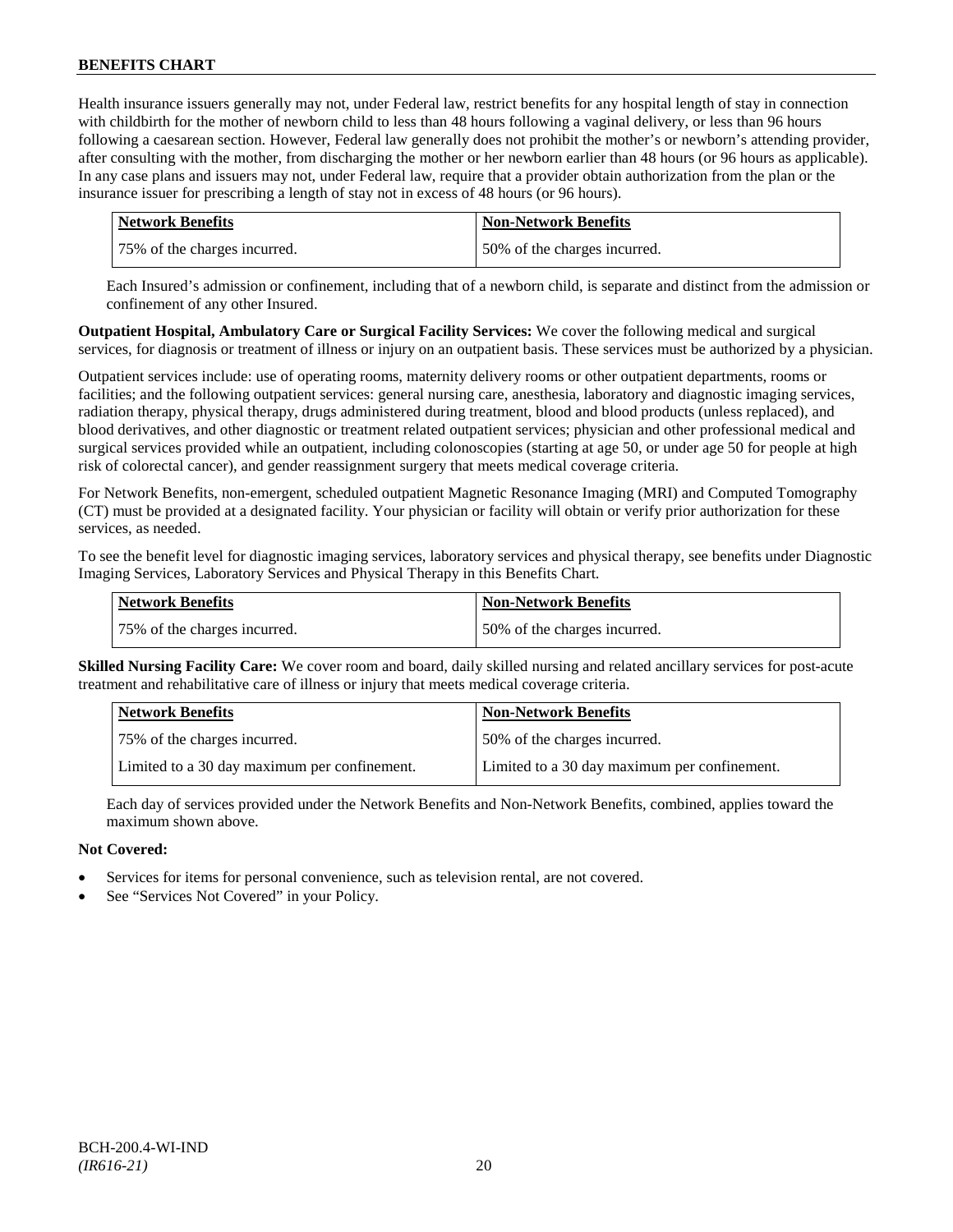# **INFERTILITY SERVICES**

#### **Covered Services:**

We cover the diagnosis of infertility. These services include diagnostic procedures and tests provided in connection with an infertility evaluation, office visits and consultations to diagnose infertility.

| Network Benefits             | <b>Non-Network Benefits</b>  |
|------------------------------|------------------------------|
| 75% of the charges incurred. | 50% of the charges incurred. |

Coverage is limited to office visits and consultations to diagnose infertility. Treatment is not covered.

#### **Not Covered:**

- Treatment of infertility, including, but not limited to, office visits, laboratory, diagnostic imaging services, and drugs for the treatment of infertility; assisted reproduction, including, but not limited to gamete intrafallopian tube transfer (GIFT), zygote intrafallopian tube transfer (ZIFT), intracytoplasmic sperm injection (ICSI), and/or in-vitro fertilization (IVF), and all charges associated with such procedures; reversal of sterilization; artificial insemination; and sperm, ova or embryo acquisition, retrieval or storage; however, we do cover office visits and consultations to diagnose infertility.
- Services related to the establishment of surrogate pregnancy and fees for a surrogate.
- See "Services Not Covered" in your Policy.

# **LABORATORY SERVICES**

### **Covered Services:**

We cover laboratory tests when ordered by a provider and provided in a clinic or outpatient hospital facility. This includes blood tests to detect lead exposure in children between the ages of 6 months and 72 months.

To see the benefit level for inpatient hospital or skilled nursing facility services, see benefits under Inpatient Hospital and Skilled Nursing Facility Services in this Benefits Chart.

**Prostate-Specific Antigen (PSA) Test Coverage.** We cover prostate cancer screening for men 40 years of age or over who are symptomatic or in a high-risk category and for all men 50 years of age or older. Coverage includes prostate-specific antigen blood test and digital rectal examination.

| <b>Network Benefits</b>      | <b>Non-Network Benefits</b>  |
|------------------------------|------------------------------|
| 75% of the charges incurred. | 50% of the charges incurred. |

#### **All other laboratory services**

#### **Services for Illness or Injury**

| <b>Network Benefits</b>      | <b>Non-Network Benefits</b>  |
|------------------------------|------------------------------|
| 75% of the charges incurred. | 50% of the charges incurred. |

#### **Preventive Services**

Laboratory services associated with preventive services are covered at the benefit level shown in the "Preventive Services" section of this Benefits Chart.

#### **Not Covered:**

See "Services Not Covered" in your Policy.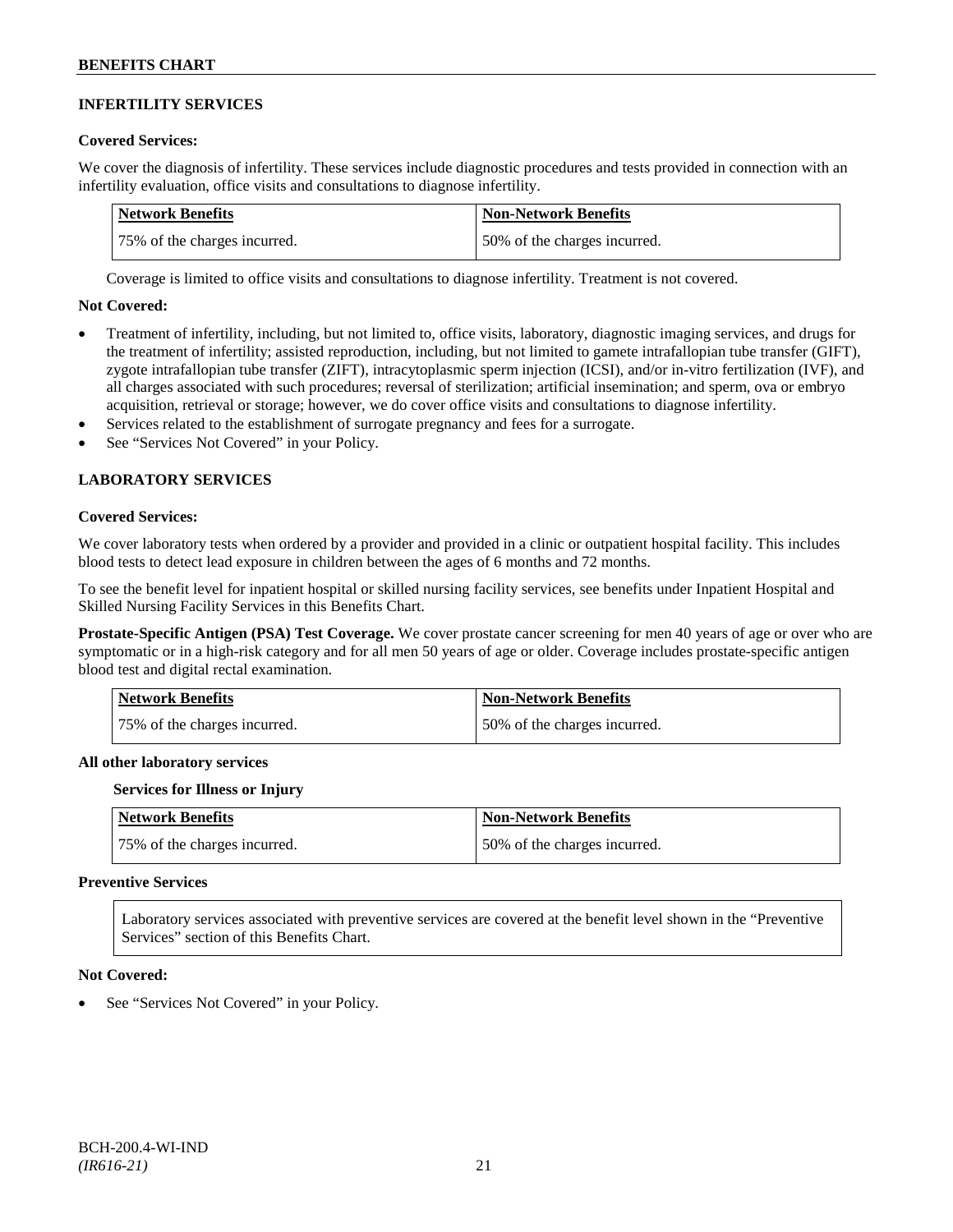# **MASTECTOMY RECONSTRUCTION BENEFIT**

# **Covered Services:**

We cover reconstruction of the breast on which the mastectomy has been performed; surgery and reconstruction of the other breast to produce symmetrical appearance, and prostheses and physical complications of all stages of mastectomy, including lymphedemas.

| <b>Network Benefits</b>                               | <b>Non-Network Benefits</b>                           |
|-------------------------------------------------------|-------------------------------------------------------|
| Coverage level is same as corresponding Network       | Coverage level is same as corresponding Non-Network   |
| Benefits, depending on type of service provided, such | Benefits, depending on type of service provided, such |
| as Office Visits for Illness or Injury, Inpatient or  | as Office Visits for Illness or Injury, Inpatient or  |
| <b>Outpatient Hospital Services.</b>                  | Outpatient Hospital Services.                         |

# **Not Covered:**

See "Services Not Covered" in your Policy.

# **MEDICATION THERAPY DISEASE MANAGEMENT PROGRAM**

# **Covered Services:**

If you meet our criteria for coverage, you may qualify for our Medication Therapy Disease Management Program.

The program covers consultations with a designated Network pharmacist.

Covered services are based on established medical policies, which are subject to periodic review and modification by the medical directors. These medical policies (medical coverage criteria) are available by calling Member Services, or logging on to your "*my*HealthPartners" account at [healthpartners.com.](http://www.healthpartners.com/)

| <b>Network Benefits</b>                                     | <b>Non-Network Benefits</b> |
|-------------------------------------------------------------|-----------------------------|
| 100% of the charges incurred.<br>Deductible does not apply. | No coverage.                |

# **Not Covered:**

See "Services Not Covered" in your Policy.

# **OFFICE VISITS FOR ILLNESS OR INJURY**

# **Covered Services:**

We cover the following when medically necessary: professional medical and surgical services and related supplies, including biofeedback, of physicians and other health care providers; blood and blood products (unless replaced) and blood derivatives.

We cover diagnosis and treatment of illness or injury to the eyes. Where contact or eye glass lenses are prescribed as medically necessary for the post-operative treatment of cataracts or for the treatment of aphakia, or keratoconus, we cover the initial evaluation, lenses and fitting. Insureds must pay for lens replacement beyond the initial pair.

# **Office visits**

| Network Benefits             | <b>Non-Network Benefits</b>  |
|------------------------------|------------------------------|
| 75% of the charges incurred. | 50% of the charges incurred. |

# **Convenience Clinics**

| <b>Network Benefits</b>      | <b>Non-Network Benefits</b>  |
|------------------------------|------------------------------|
| 75% of the charges incurred. | 50% of the charges incurred. |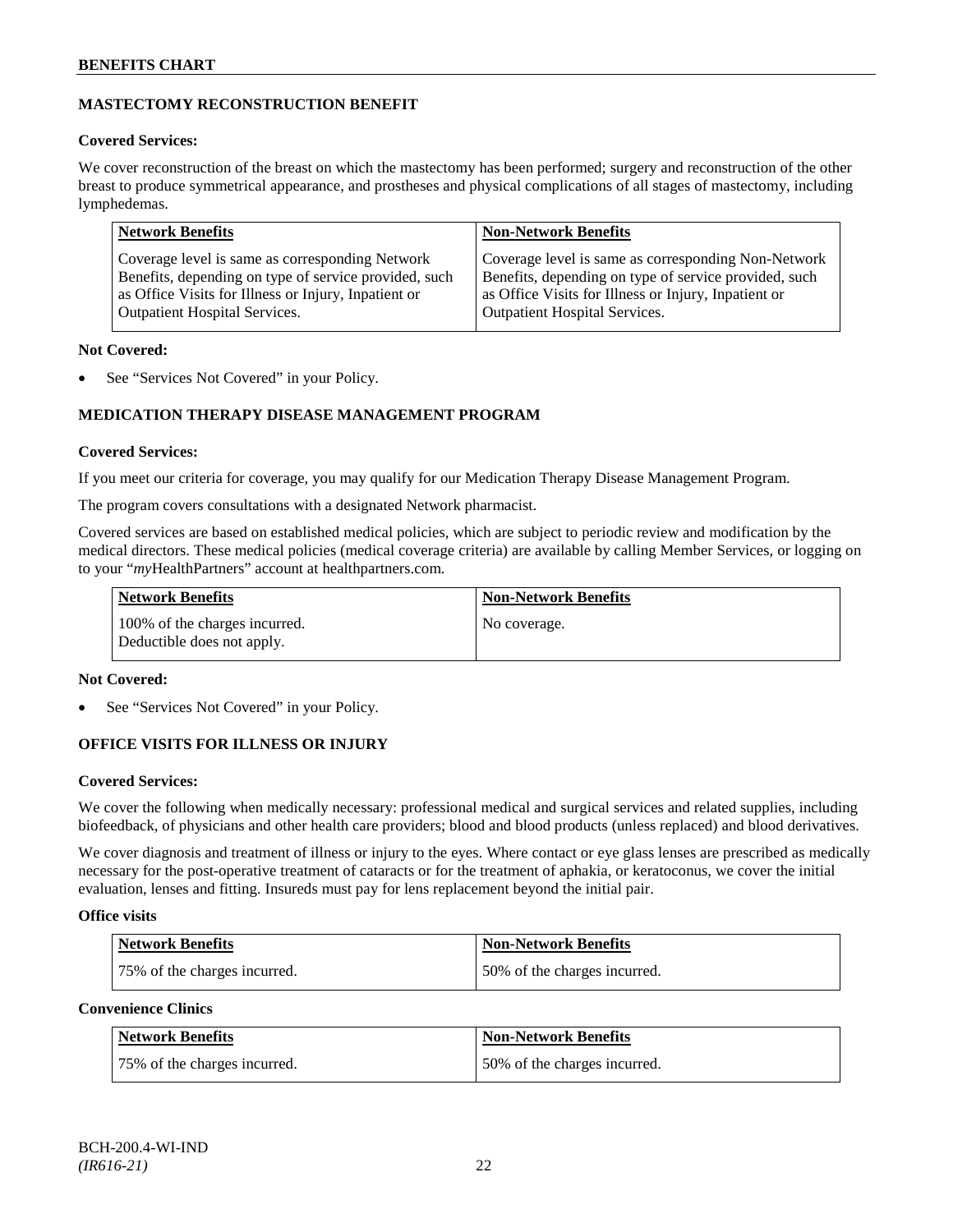### **Scheduled Telephone Visits**

| <b>Network Benefits</b>      | <b>Non-Network Benefits</b>  |
|------------------------------|------------------------------|
| 75% of the charges incurred. | 50% of the charges incurred. |

# **E-visits**

# **Access to Online Care through virtuwell a[t virtuwell.com](http://www.virtuwell.com/)**

| <b>Network Benefits</b>                                     | <b>Non-Network Benefits</b> |
|-------------------------------------------------------------|-----------------------------|
| 100% of the charges incurred.<br>Deductible does not apply. | No coverage.                |

# **All Other E-visits**

| Network Benefits             | <b>Non-Network Benefits</b>  |
|------------------------------|------------------------------|
| 75% of the charges incurred. | 50% of the charges incurred. |

# **First Three Visits**

| If any of the first three visits are urgent care visits or<br>office visits, they are covered at 100%, subject to a<br>copayment of \$30 per visit, not subject to the<br>deductible.                                            |
|----------------------------------------------------------------------------------------------------------------------------------------------------------------------------------------------------------------------------------|
| If any of the first three visits are convenience clinic<br>visits, telephone visits or e-visits (other than virtuwell),<br>they are covered at 100%, subject to a copayment of<br>\$15 per visit, not subject to the deductible. |
| Then services will be covered at the deductible and<br>coinsurance and/or copayment indicated for urgent care<br>visits, office visits, convenience clinic visits, telephone<br>visits and e-visits (other than virtuwell).      |
| Physician services are included; however, charges for<br>office procedures, laboratory, radiology and other<br>ancillary services are not included and will be subject<br>to the deductible and coinsurance and/or copayment.    |

# **Injections Administered in a Physician's Office, other than immunizations**

# **Allergy Injections**

| Network Benefits             | Non-Network Benefits         |
|------------------------------|------------------------------|
| 75% of the charges incurred. | 50% of the charges incurred. |

# **All Other Injections**

| Network Benefits             | Non-Network Benefits         |
|------------------------------|------------------------------|
| 75% of the charges incurred. | 50% of the charges incurred. |

# **Not Covered:**

- Court ordered treatment, except as described in this Benefits Chart. Any resulting court ordered treatment for mental health services will be subject to the Policy's requirement for medical necessity.
- See "Services Not Covered" in your Policy.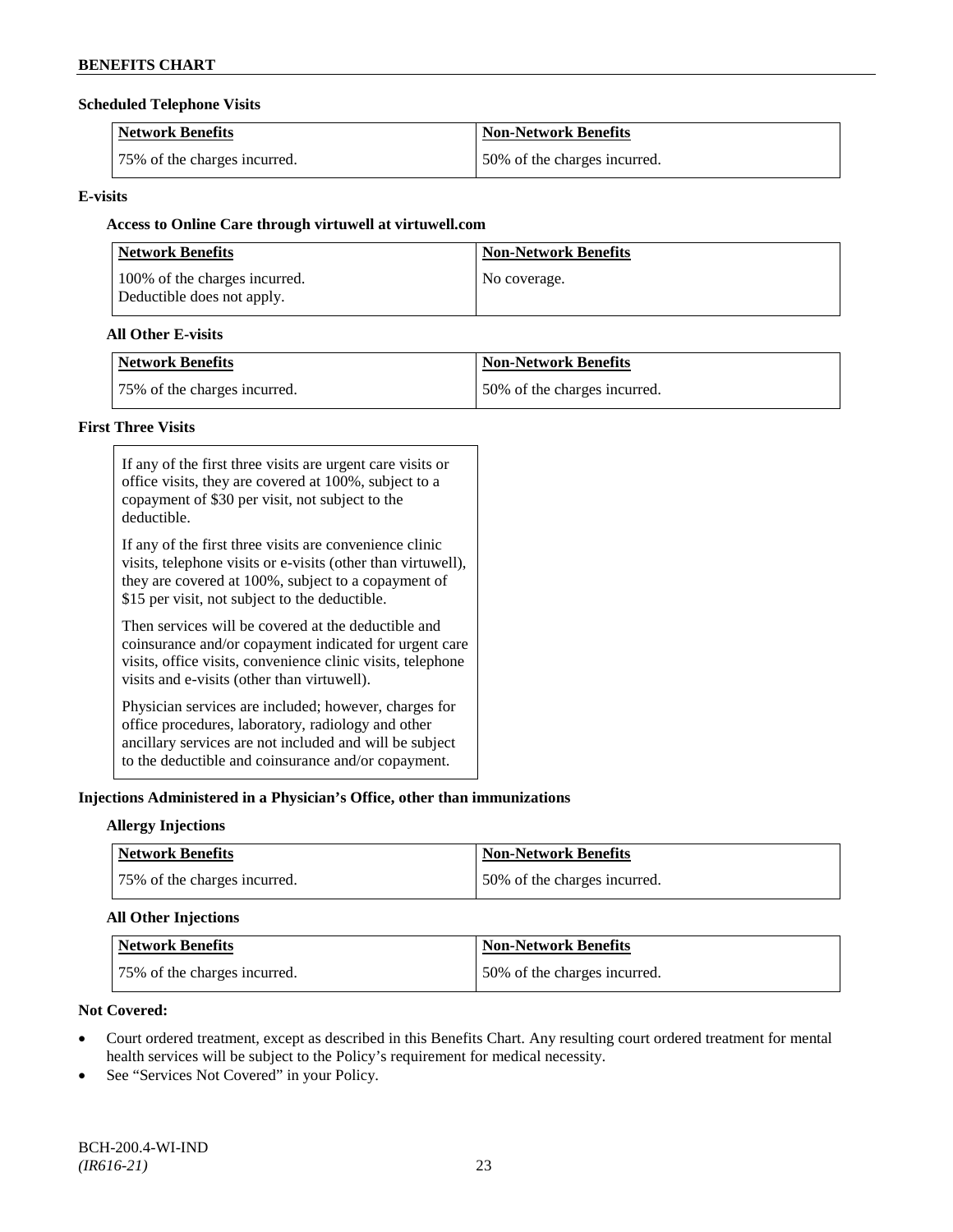# **PEDIATRIC EYEWEAR**

# **Covered Services:**

We cover pediatric eyewear for children, subject to our medical coverage criteria. Coverage under this provision will continue until the end of the month in which the child turns age 19. We also cover low vision services. These medical policies (medical coverage criteria) are available by calling Member Services, or logging on to your "*my*HealthPartners" account at [healthpartners.com.](http://www.healthpartners.com/)

| Network Benefits             | Non-Network Benefits |
|------------------------------|----------------------|
| 75% of the charges incurred. | No coverage.         |

Limited to one pair of eyeglasses (lenses and frames), or one pair of contact lenses per calendar year.

# **Not Covered:**

- Replacement of eyeglasses or contact lenses due to loss or theft.
- Contact lenses for cosmetic purposes.
- See "Services Not Covered" in your Policy.

# **PHYSICAL THERAPY, OCCUPATIONAL THERAPY, SPEECH THERAPY AND OTHER SPECIFIED THERAPIES**

# **Covered Services:**

We cover the following physical therapy, occupational therapy and speech therapy services:

- Medically necessary rehabilitative care to correct the effects of illness or injury.
- Habilitative services rendered for congenital, developmental or medical conditions which have significantly limited the successful initiation of normal speech and normal motor development.

Massage therapy which is performed in conjunction with other treatment/modalities by a physical or occupational therapist, is part of a prescribed treatment plan and is not billed separately is covered.

We cover services provided in a clinic. We also cover physical therapy provided in an outpatient hospital facility. To see the benefit level for inpatient hospital or skilled nursing facility services, see benefits under "Inpatient Hospital and Skilled Nursing Facility Services".

# **Rehabilitative Care**

| <b>Network Benefits</b>                                                                       | <b>Non-Network Benefits</b>                                                                   |
|-----------------------------------------------------------------------------------------------|-----------------------------------------------------------------------------------------------|
| 75% of the charges incurred.                                                                  | 50% of the charges incurred.                                                                  |
| Physical, Occupational and Speech Therapy are limited<br>to 20 visits each per calendar year. | Physical, Occupational and Speech Therapy are<br>limited to 20 visits each per calendar year. |

In addition to the services provided above, we cover a minimum of:

20 visits per calendar year for pulmonary rehabilitation therapy,

- 36 visits per calendar year for cardiac rehabilitation therapy,
- 30 visits per calendar year for post-cochlear implant aural therapy,
- 20 visits per calendar year for cognitive rehabilitation therapy.

The maximum number of visits are combined for Network Benefits and Non-Network Benefits.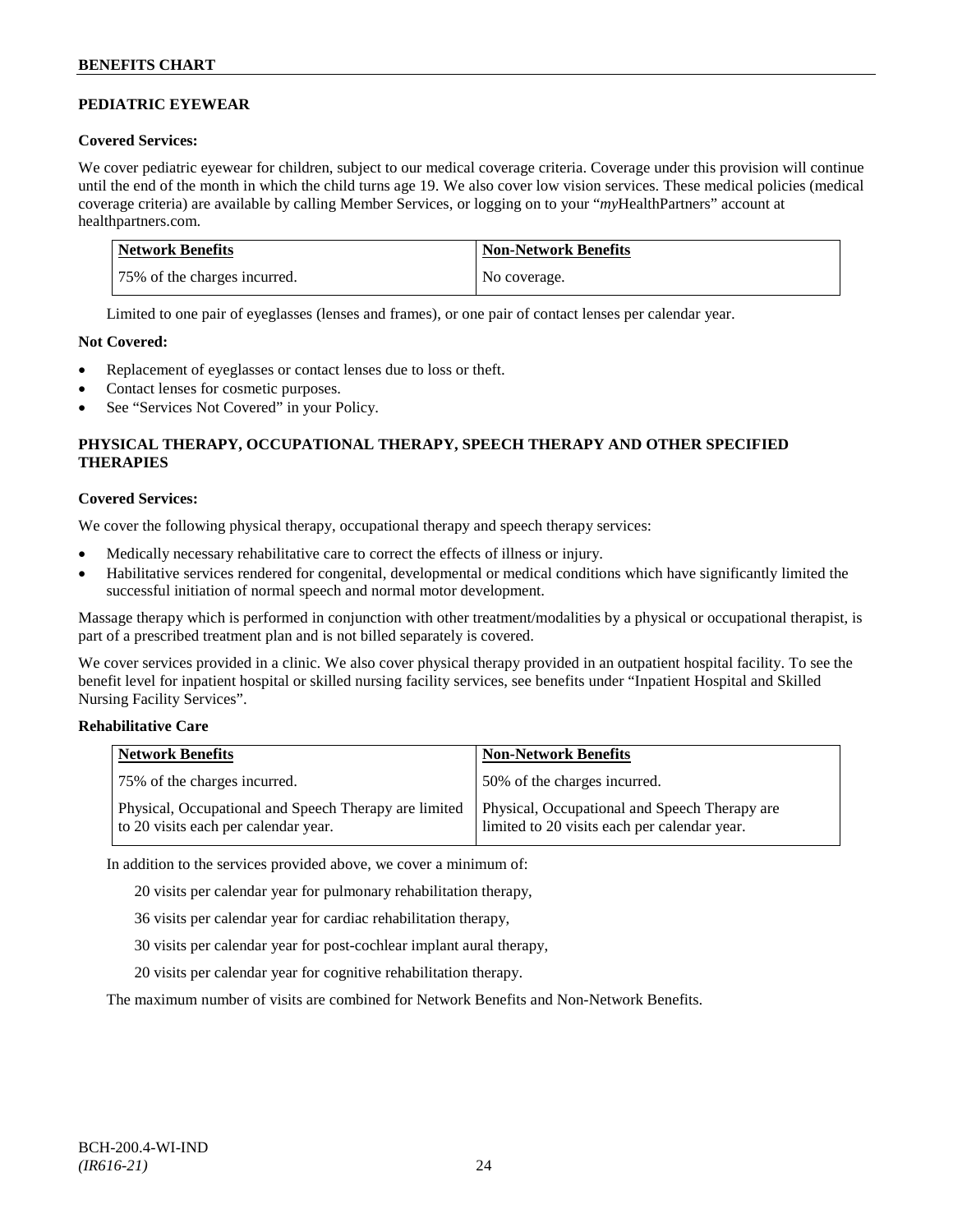# **Habilitative Care**

| <b>Network Benefits</b>                                                                       | <b>Non-Network Benefits</b>                                                                   |
|-----------------------------------------------------------------------------------------------|-----------------------------------------------------------------------------------------------|
| 75% of the charges incurred.                                                                  | 50% of the charges incurred.                                                                  |
| Physical, Occupational and Speech Therapy are limited<br>to 20 visits each per calendar year. | Physical, Occupational and Speech Therapy are<br>limited to 20 visits each per calendar year. |

The maximum number of visits is combined for Network Benefits and Non-Network Benefits.

### **Not Covered:**

- Massage therapy for the purpose of comfort or convenience of the Insured.
- See "Services Not Covered" in your Policy.

# **PRESCRIPTION DRUG SERVICES**

### **Covered Services:**

We cover prescription drugs and medications that can be self-administered or are administered in a physician's office.

# **For Network Benefits, drugs and medications must be obtained at a network pharmacy.**

### **Outpatient Drugs (except as specified below)**

| <b>Network Benefits</b>                                                                                                                                                                                                                                               | <b>Non-Network Benefits</b>  |
|-----------------------------------------------------------------------------------------------------------------------------------------------------------------------------------------------------------------------------------------------------------------------|------------------------------|
| 100% of the charges incurred, subject to a copayment of<br>\$5 for generic low cost formulary drugs, and 100% of<br>the charges incurred, subject to a copayment of \$25 for<br>generic high cost formulary drugs.<br>Deductible does not apply.                      | 50% of the charges incurred. |
| Brand name formulary drugs are covered at 75% of the<br>charges incurred.                                                                                                                                                                                             |                              |
| Non-formulary drugs are covered at 50% of the charges<br>incurred.                                                                                                                                                                                                    |                              |
| In no event will your cost for a formulary insulin drug<br>exceed \$25. Deductible does not apply to formulary<br>insulin drugs.                                                                                                                                      |                              |
| <b>Oral chemotherapy drugs</b> are included on the<br>Specialty Drug List. However, you pay the applicable<br>outpatient drug copayment. As required by Wisconsin<br>law, your maximum copayment will not be more than<br>\$100 per prescription for a 30-day supply. |                              |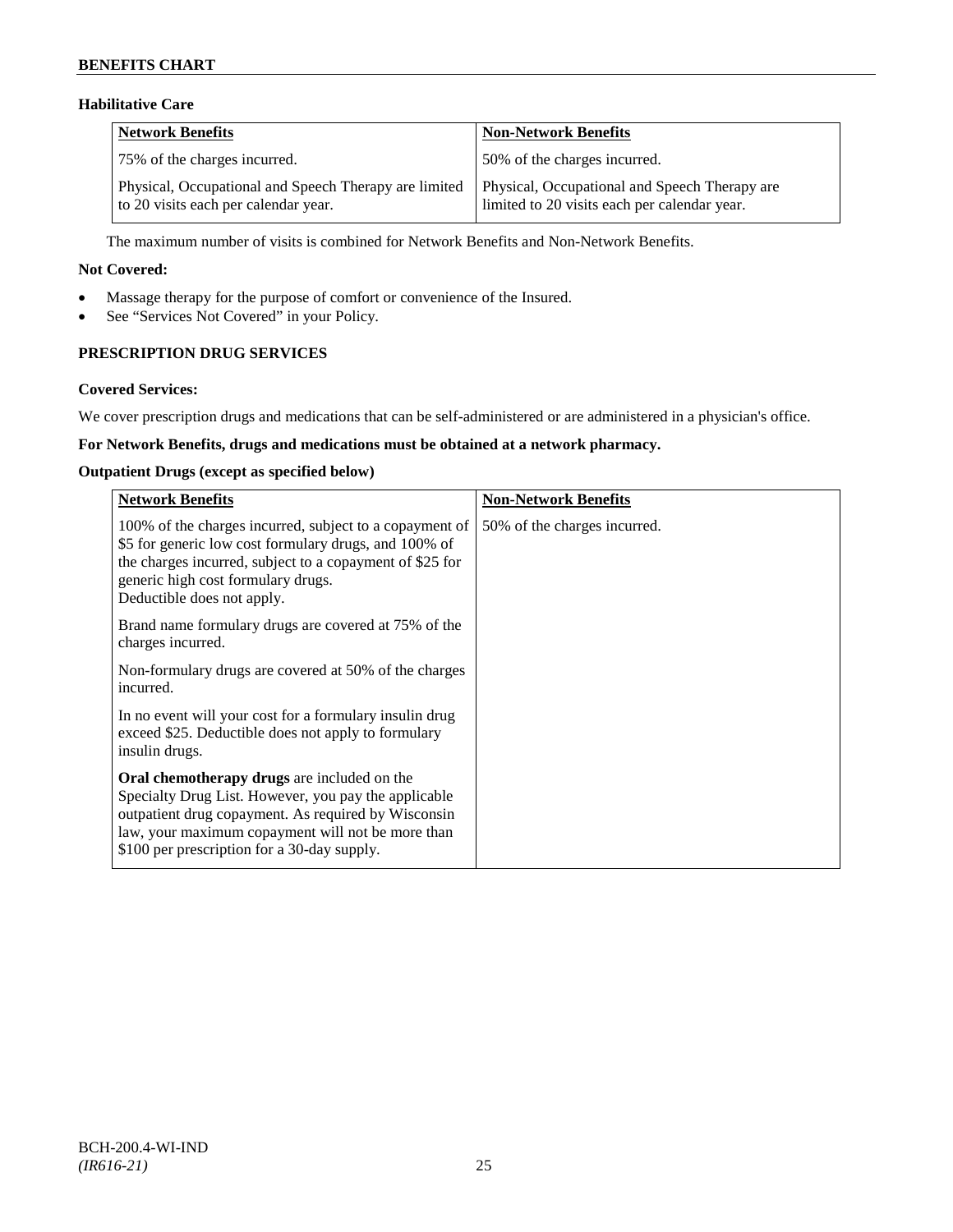# **Mail Order Drugs**

| <b>Network Benefits</b>                                                                                                                                                                                            | <b>Non-Network Benefits</b> |
|--------------------------------------------------------------------------------------------------------------------------------------------------------------------------------------------------------------------|-----------------------------|
| For your convenience, you may also get up to a 90-day<br>supply of outpatient prescription drugs that can be self-<br>administered through the designated mail order service.                                      | See Network Benefits.       |
| Outpatient drugs ordered through this service are.<br>covered at the benefit percent and copayments shown in<br><b>Outpatient Drugs above.</b>                                                                     |                             |
| New prescriptions to treat chronic conditions and trial<br>drugs will be limited to quantity limits described at the<br>end of this section. You will have to pay one copayment<br>for your initial 30-day supply. |                             |
| Specialty Drugs are not available through the mail order<br>service.                                                                                                                                               |                             |

# **Tobacco Cessation Drugs are covered for all FDA approved tobacco cessation drugs**

| Network Benefits                                            | <b>Non-Network Benefits</b>  |
|-------------------------------------------------------------|------------------------------|
| 100% of the charges incurred.<br>Deductible does not apply. | 50% of the charges incurred. |

# **Contraceptive Drugs**

| <b>Network Benefits</b>                                                                                                                                         | <b>Non-Network Benefits</b>  |
|-----------------------------------------------------------------------------------------------------------------------------------------------------------------|------------------------------|
| 100% of the charges incurred for formulary drugs.<br>Deductible does not apply.                                                                                 | 50% of the charges incurred. |
| If a physician requests that a Non-Formulary<br>contraceptive drug be dispensed as written, the drug<br>will be covered at 100%, not subject to the deductible. |                              |

# **Specialty Drugs that are Self-Administered**

| <b>Network Benefits</b>                                                                                                                                                                                                                                               | <b>Non-Network Benefits</b> |
|-----------------------------------------------------------------------------------------------------------------------------------------------------------------------------------------------------------------------------------------------------------------------|-----------------------------|
| 50% of the charges incurred.                                                                                                                                                                                                                                          | No coverage.                |
| <b>Oral chemotherapy drugs</b> are included on the<br>Specialty Drug List. However, you pay the applicable<br>outpatient drug copayment. As required by Wisconsin<br>law, your maximum copayment will not be more than<br>\$100 per prescription for a 30-day supply. |                             |

In order for the plan to better manage available manufacturer-funded copayment assistance, copayments for certain specialty medications may vary and be set to approximate the maximum of any available manufacturer-funded copayment assistance programs. However, in no case will true out-of-pocket costs to the Insured be greater than the maximum copayment/coinsurance shown in this Benefits Chart. Manufacturer-funded copayment assistance received by an Insured will not apply to the Insured's annual deductible or out-of-pocket limit.

Specialty Drugs are limited to drugs on the Specialty Drug List and must be obtained from a designated vendor.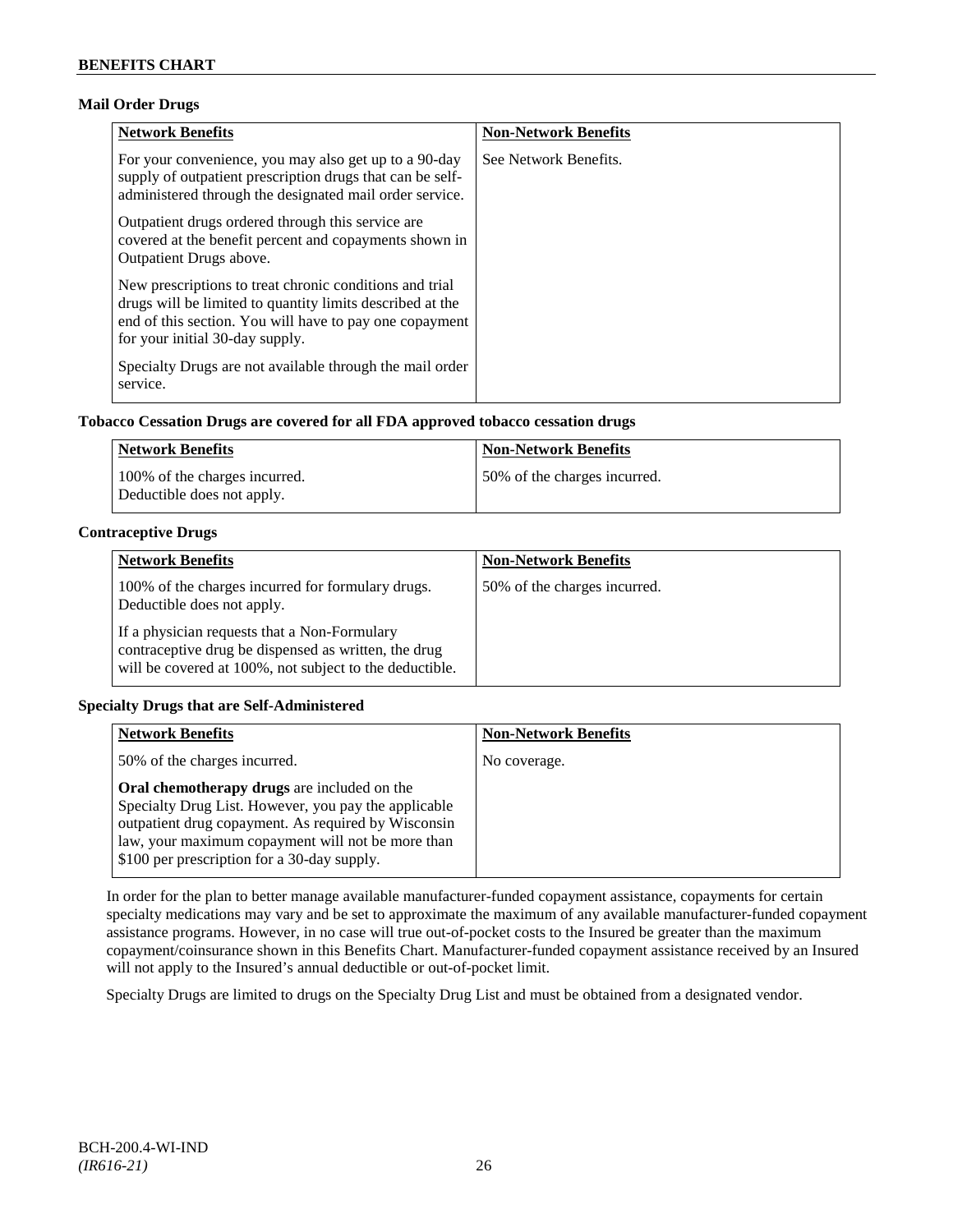# **Limitations:**

- Certain drugs may require prior authorization as indicated on the Formulary. HealthPartners may require prior authorization for the drug and also the site where the drug will be provided. Certain drugs are subject to our utilization review process and quantity limits.
- Certain non-formulary drugs require prior authorization. In addition, certain drugs may be subject to any quantity limits applied as part of our trial program.
- If an Insured requests a brand name drug when there is a generic equivalent, the brand name drug will be covered up to the charge that would apply to the generic drug, minus any required copayment. If a physician requests that a brand name drug be dispensed as written, the drug will be paid at the non-formulary benefit.
- We may require Insureds to try over-the-counter (OTC) drug alternatives before approving more costly formulary prescription drugs.
- Unless otherwise specified in the Prescription Drug Services section, you may receive up to a 30-day supply per prescription.
- New prescriptions to treat certain chronic conditions are limited to a 30-day supply.
- A 90-day supply will be covered and dispensed only at pharmacies that participate in our extended day supply program.
- No more than a 30-day supply of Specialty Drugs will be covered and dispensed at a time unless it's a manufacturer supplied drug that cannot be split that supplies the Insured with more than a 30-day supply.
- If a copayment is required, you must pay one copayment for each 30-day supply, or portion thereof.

# **Not Covered:**

- Replacement of prescription drugs, medications, equipment and supplies due to loss, damage or theft.
- Nonprescription (over-the-counter) drugs or medications, including, but not limited to, vitamins, supplements, homeopathic remedies, and non-FDA approved drugs, unless listed on the Formulary and prescribed by a physician or legally authorized health care provider under applicable state and federal law. This exclusion does not include over-thecounter contraceptives for women as allowed under the Affordable Care Act when the Insured obtains a prescription for the item. In addition, if the Insured obtains a prescription, this exclusion does not include aspirin to prevent cardiovascular disease for men and women of certain ages; folic acid supplements for women who may become pregnant; fluoride chemoprevention supplements for children without fluoride in their water source; and iron supplements for children age 6- 12 who are at risk for anemia.
- All drugs for the treatment of sexual dysfunction.
- All drugs for the treatment of growth deficiency.
- All drugs for the treatment of infertility.
- Medical cannabis.
- Drugs on the Excluded Drug List. The Excluded Drug List includes select drugs within a therapy class that are not eligible for coverage. This includes drugs that may be excluded for certain indications. The Excluded Drug List is available at [healthpartners.com.](http://www.healthpartners.com/)
- Drugs that are newly approved by the FDA until they are reviewed and approved by HealthPartners Pharmacy and Therapeutics Committee.
- Medical devices approved by the FDA will not be covered under the Prescription Drug Services section unless they are on our formulary. Covered medical devices are generally submitted and reimbursed under your medical benefits.
- See "Services Not Covered" in your Policy.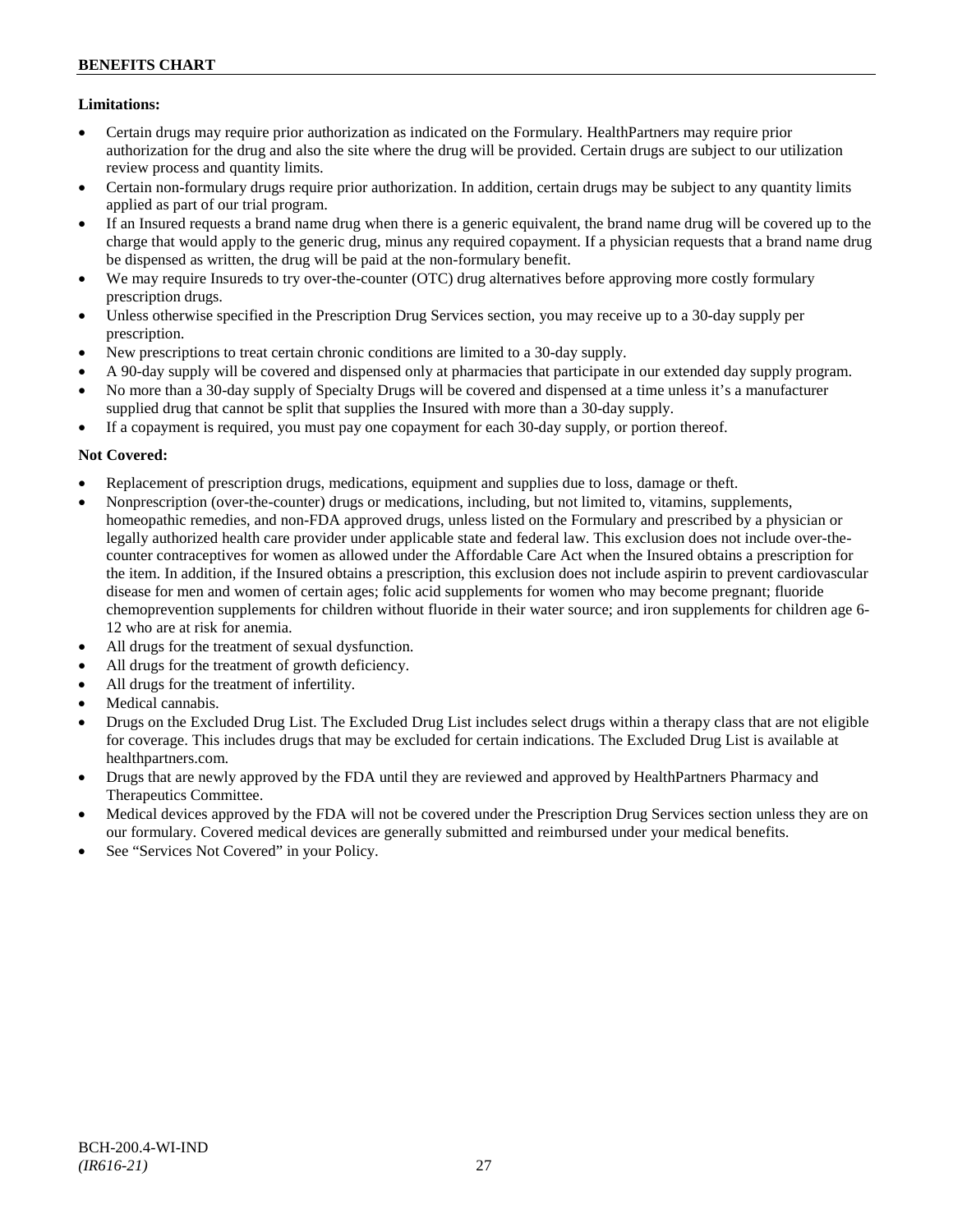# **PREVENTIVE SERVICES**

# **Applicable Definitions:**

**Routine Preventive Services** are routine healthcare services that include screenings, check-ups and counseling to prevent illness, disease or other health problems before symptoms occur.

**Diagnostic Services** are services to help a provider understand your symptoms, diagnose illness and decide what treatment may be needed. They may be the same services that are listed as preventive services, but they are being used as diagnostic services. Your provider will determine if these services are preventive or diagnostic. These services are not preventive if received as part of a visit to diagnose, manage or maintain an acute or chronic medical condition, illness or injury. When that occurs, unless otherwise indicated below, standard deductibles, copayments or coinsurance apply.

# **Covered Services:**

We cover preventive services that meet any of the requirements under the Affordable Care Act (ACA) shown in the bulleted items below. These preventive services are covered at 100% under the Network Benefits with no deductible, copayments or coinsurance. (If a preventive service is not required by the ACA and it is covered at a lower benefit level, it will be specified below.) Preventive benefits mandated under the ACA are subject to periodic review and modification. Changes would be effective in accordance with the federal rules. Preventive services mandated by the ACA include:

- Evidence-based items or services that have in effect a rating of A or B in the current recommendations of the United States Preventive Services Task Force with respect to the individual;
- Immunizations for routine use in children, adolescents, and adults that have in effect a recommendation from the Advisory Committee on Immunization Practices of the Centers for Disease Control and Prevention with respect to the individual;
- With respect to infants, children, and adolescents, evidence-informed preventive care and screenings provided for in comprehensive guidelines supported by the Health Resources and Services Administration; and
- With respect to women, preventive care and screenings provided for in comprehensive guidelines supported by the Health Resources and Services Administration.

Covered services are based on established medical policies, which are subject to periodic review and modification by the medical directors. These medical policies (medical coverage criteria) are available by calling Member Services, or logging on to your "*my*HealthPartners" account at [healthpartners.com.](http://www.healthpartners.com/)

# **ACA and state mandated preventive services are covered as follows:**

**Routine Health Exams and Periodic Health Assessments**. A physician or health care provider will counsel you as to how often health assessments are needed based on age, sex and health status. This includes screening and counseling for tobacco cessation and all FDA approved tobacco cessation medications including over-the-counter drugs (as shown in the Prescription Drug Services section).

| <b>Network Benefits</b>                                     | <b>Non-Network Benefits</b>  |
|-------------------------------------------------------------|------------------------------|
| 100% of the charges incurred.<br>Deductible does not apply. | 50% of the charges incurred. |

**Child Health Supervision Services.** This includes pediatric preventive services such as newborn screenings, appropriate immunizations, developmental assessments and laboratory services appropriate to the age of the child from birth to 72 months, and appropriate immunizations to age 18.

| <b>Network Benefits</b>                                     | <b>Non-Network Benefits</b>   |
|-------------------------------------------------------------|-------------------------------|
| 100% of the charges incurred.<br>Deductible does not apply. | 150% of the charges incurred. |

#### **Routine Prenatal Care and Exams**

| Network Benefits                                            | <b>Non-Network Benefits</b>  |
|-------------------------------------------------------------|------------------------------|
| 100% of the charges incurred.<br>Deductible does not apply. | 50% of the charges incurred. |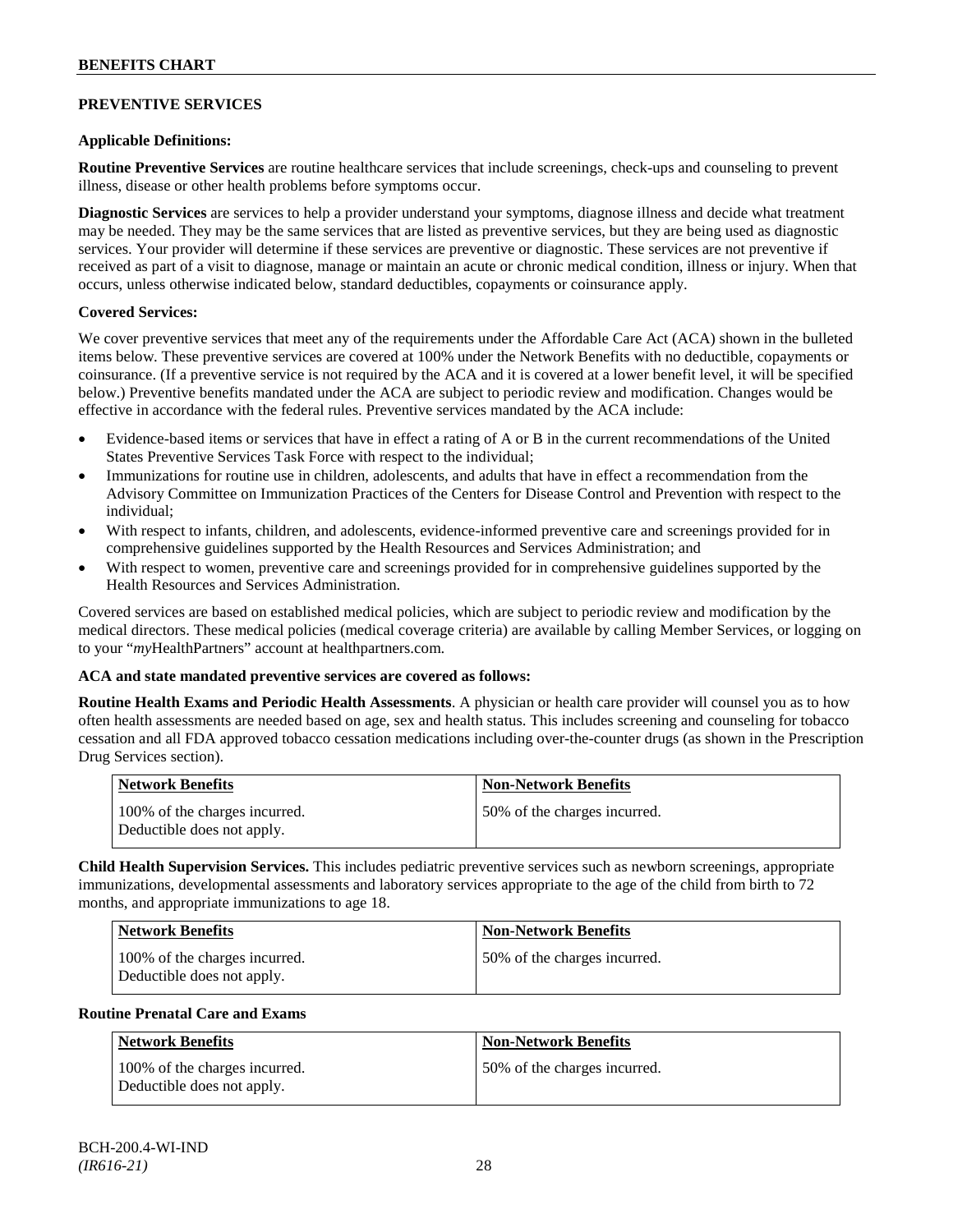**Routine Postnatal Care.** This includes health exams, assessments, education and counseling relating to the period immediately after childbirth.

| <b>Network Benefits</b>                                     | <b>Non-Network Benefits</b>  |
|-------------------------------------------------------------|------------------------------|
| 100% of the charges incurred.<br>Deductible does not apply. | 50% of the charges incurred. |

**Routine Screening Procedures for Cancer.** This includes colorectal screening starting at age 50 and under age 50 for people at high risk of colorectal cancer. This also includes other cancer screenings recommended by the USPSTF with an A or B rating. Women's preventive health services below describe additional routine screening procedures for cancer.

| <b>Network Benefits</b>                                     | Non-Network Benefits          |
|-------------------------------------------------------------|-------------------------------|
| 100% of the charges incurred.<br>Deductible does not apply. | 150% of the charges incurred. |

### **Routine Eye and Hearing Exams for members under the age of 22**

| <b>Network Benefits</b>                                     | <b>Non-Network Benefits</b>  |
|-------------------------------------------------------------|------------------------------|
| 100% of the charges incurred.<br>Deductible does not apply. | 50% of the charges incurred. |

**Professional Voluntary Family Planning Services.** This includes services to prevent or delay a pregnancy, including counseling and education. Services must be provided by a licensed provider.

| <b>Network Benefits</b>                                     | <b>Non-Network Benefits</b>  |
|-------------------------------------------------------------|------------------------------|
| 100% of the charges incurred.<br>Deductible does not apply. | 50% of the charges incurred. |

#### **Adult Immunizations**

| <b>Network Benefits</b>       | <b>Non-Network Benefits</b>   |
|-------------------------------|-------------------------------|
| 100% of the charges incurred. | 100% of the charges incurred. |
| Deductible does not apply.    | Deductible does not apply.    |

**Women's Preventive Health Services.** This includes mammograms, screenings for cervical cancer (pap smears), breast pumps, human papillomavirus (HPV) testing, counseling for sexually transmitted infections, counseling and screening for human immunodeficiency virus (HIV), and all FDA approved contraceptive methods as prescribed by a doctor, sterilization procedures, education and counseling (see the Prescription Drug Services section for coverage of oral contraceptive drugs). We also provide genetic screening for BRCA if someone in your family has the gene or you have a diagnosis of cancer.

The U.S. Preventive Services Task Force (USPSTF) recommends screening mammography, with or without clinical breast examination (CBE), every 1-2 years for women aged 40 and older. For women age 50 and older, we cover an annual mammogram.

| Network Benefits                                            | <b>Non-Network Benefits</b>  |
|-------------------------------------------------------------|------------------------------|
| 100% of the charges incurred.<br>Deductible does not apply. | 50% of the charges incurred. |

**Obesity Screening and Management.** We cover obesity screening and counseling for all ages during a routine preventive care exam. If you are age 18 or older and have a body mass index of 30 or more, we also cover intensive obesity management to help you lose weight. Your primary care doctor can coordinate these services.

| <b>Network Benefits</b>                                     | <b>Non-Network Benefits</b>  |
|-------------------------------------------------------------|------------------------------|
| 100% of the charges incurred.<br>Deductible does not apply. | 50% of the charges incurred. |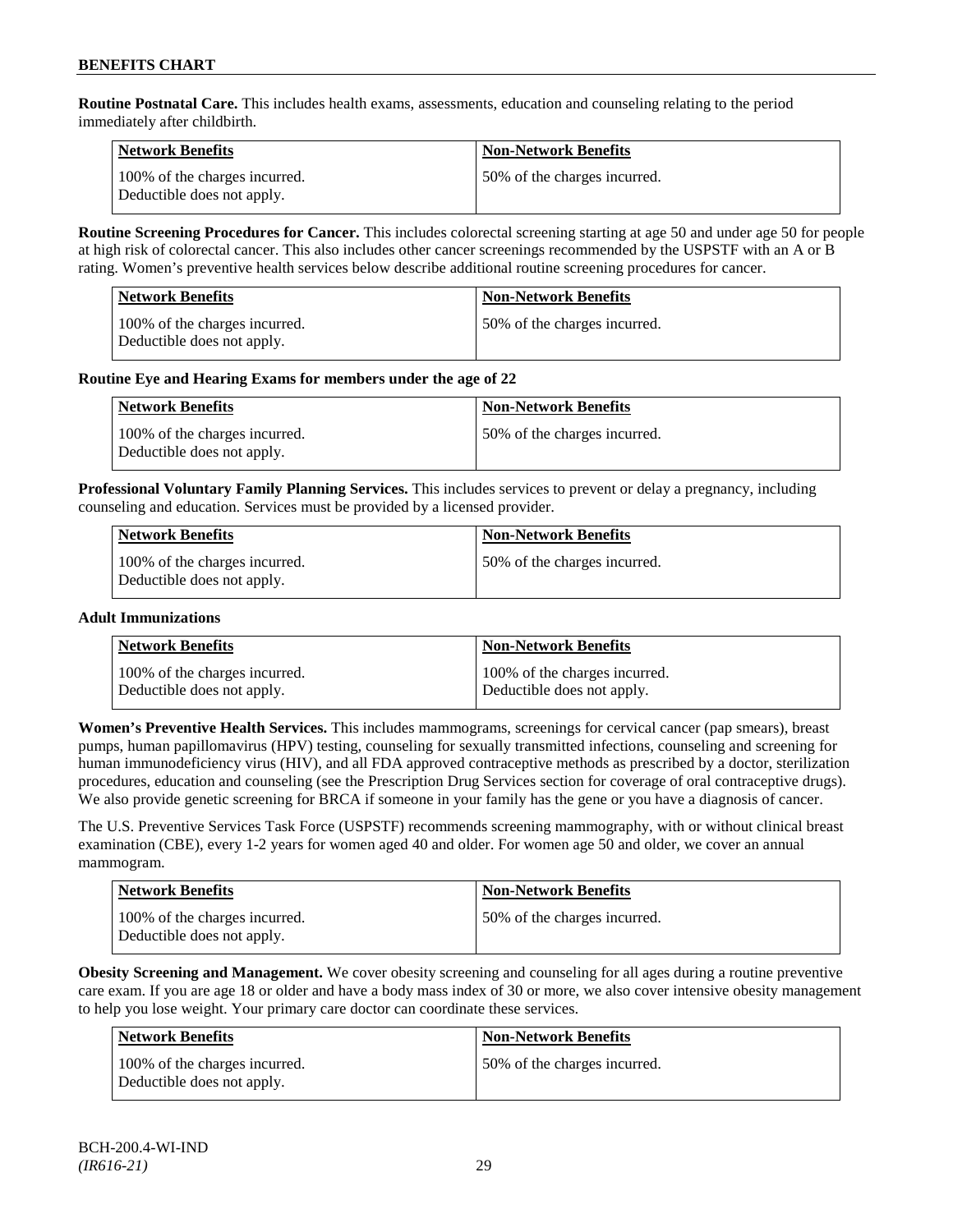**Preventive Medications.** We cover preventive medications currently recommended by USPSTF with an A or B rating if they are prescribed by your medical provider and they are listed on our Formulary. Preventive medications are subject to periodic review and modification. Changes would be effective in accordance with the federal rules and reflected in our current medical coverage criteria for preventive care services.

| <b>Network Benefits</b>                                     | <b>Non-Network Benefits</b>  |
|-------------------------------------------------------------|------------------------------|
| 100% of the charges incurred.<br>Deductible does not apply. | 50% of the charges incurred. |

# **In addition to any ACA or state mandated preventive services referenced above, we cover the following eligible preventive services:**

# **Routine Hearing Exams for Adults Age 22 and older**

| Network Benefits             | <b>Non-Network Benefits</b>  |
|------------------------------|------------------------------|
| 75% of the charges incurred. | 50% of the charges incurred. |

**Ovarian Cancer Surveillance Tests for women who are at risk.** "At risk for ovarian cancer" means (1) having a family history that includes any of the following: one or more first-degree or second-degree relatives with ovarian cancer, clusters of female relatives with breast cancer or nonpolyposis colorectal cancer; or (2) testing positive for BRCA1 or BRCA2 mutations. "Surveillance tests for ovarian cancer" means annual screening using: CA-125 serum tumor marker testing, transvaginal ultrasound, pelvic examination or other proven ovarian cancer screening tests currently being evaluated by the federal Food and Drug Administration or by the National Cancer Institute.

| <b>Network Benefits</b>                                 | <b>Non-Network Benefits</b>                             |
|---------------------------------------------------------|---------------------------------------------------------|
| Coverage level is same as corresponding Network         | Coverage level is same as corresponding Non-Network     |
| Benefit, depending on type of service provided, such as | Benefit, depending on type of service provided, such as |
| Diagnostic Imaging Services, Laboratory Services        | Diagnostic Imaging Services, Laboratory Services        |
| Office Visits for Illness or Injury, or Preventive      | Office Visits for Illness or Injury, or Preventive      |
| Services.                                               | Services.                                               |

# **Limitations:**

• Services are not preventive if received as part of a visit to diagnose, manage or maintain an acute or chronic medical condition, illness or injury. When that occurs, unless otherwise indicated above, standard deductibles, copayments or coinsurance apply.

# **Not Covered:**

- Routine eye exams for adults age 22 and older.
- See "Services Not Covered" in your Policy.

# **TRANSPLANT SERVICES**

# **Applicable Definitions:**

**Autologous.** This is when the source of cells is from the individual's own marrow or stem cells.

**Allogeneic.** This is when the source of cells is from a related or unrelated donor's marrow or stem cells.

**Allogeneic Bone Marrow Transplant.** This is when the bone marrow is harvested from the related or unrelated donor and stored. The patient undergoes treatment which includes tumor ablation with high-dose chemotherapy and/or radiation. The bone marrow is reinfused (transplanted).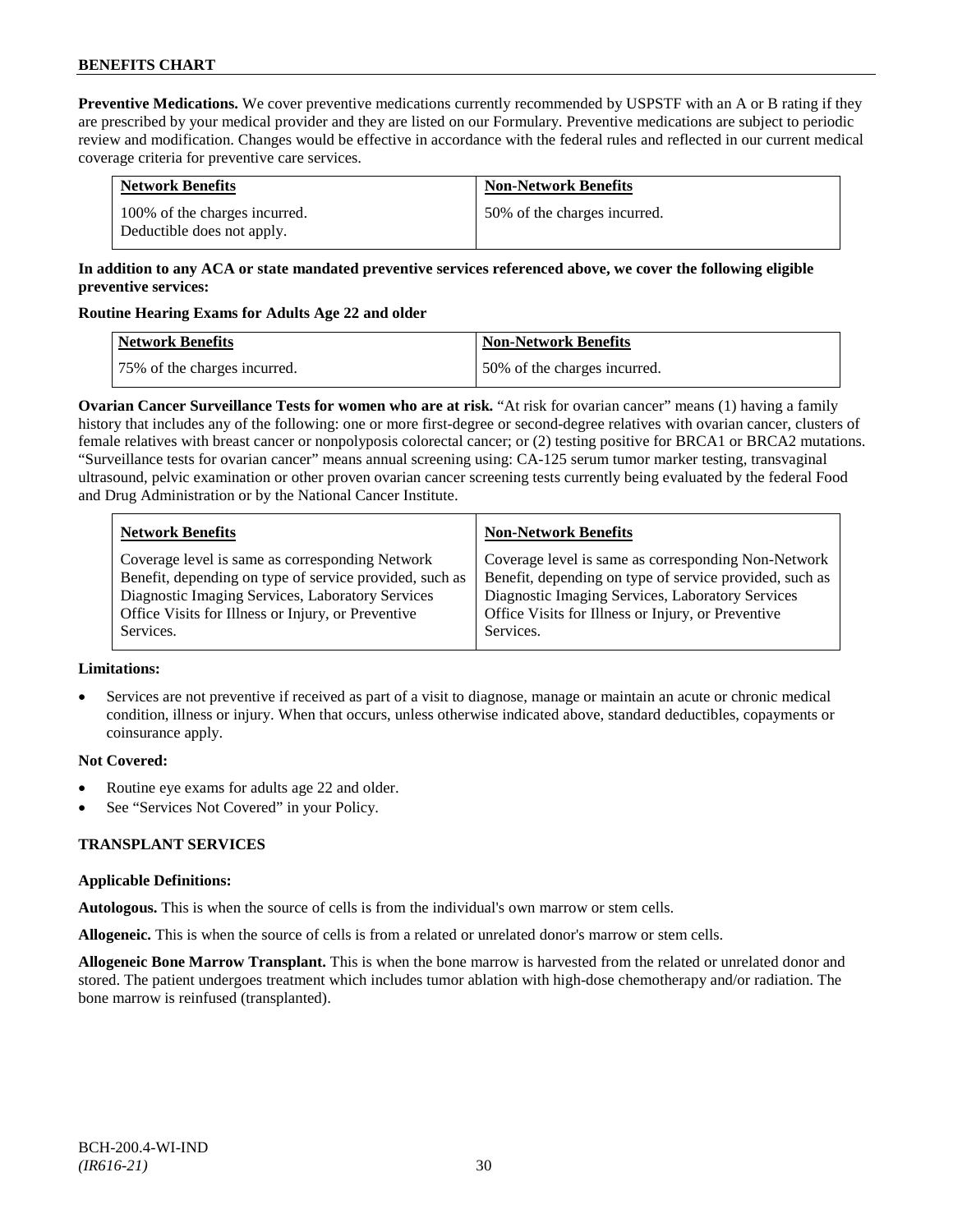**Autologous Bone Marrow Transplant.** This is when the bone marrow is harvested from the individual and stored. The patient undergoes treatment which includes tumor ablation with high-dose chemotherapy and/or radiation. The bone marrow is reinfused (transplanted).

**Autologous/Allogeneic Stem Cell Support.** This is a treatment process that includes stem cell harvest from either bone marrow or peripheral blood, tumor ablation with high-dose chemotherapy and/or radiation, stem cell reinfusion, and related care. Autologous/allogeneic bone marrow transplantation and high dose chemotherapy with peripheral stem cell rescue/support are considered to be autologous/allogeneic stem cell support.

**Designated Transplant Center.** This is any health care provider, group or association of health care providers designated by us to provide services, supplies or drugs for specified transplants for our Insureds.

**Transplant Services.** This is transplantation (including retransplants) of the human organs or tissue listed below, including all related post-surgical treatment, follow-up care and drugs and multiple transplants for a related cause. Transplant services do not include other organ or tissue transplants or surgical implantation of mechanical devices functioning as a human organ, except surgical implantation of an FDA approved Ventricular Assist Device (VAD) or total artificial heart, functioning as a temporary bridge to heart transplantation.

Prior authorization is required prior to consultation to support coordination of care and benefits.

# **Covered Services:**

We cover eligible transplant services (as defined above) while you are covered under your Policy. Transplants that will be considered for coverage are limited to the following:

- Kidney transplants for end-stage disease.
- Cornea transplants for end-stage disease.
- Heart transplants for end-stage disease.
- Lung transplants or heart/lung transplants for: (1) primary pulmonary hypertension; (2) Eisenmenger's syndrome; (3) endstage pulmonary fibrosis; (4) alpha 1 antitrypsin disease; (5) cystic fibrosis; and (6) emphysema.
- Liver transplants for: (1) biliary atresia in children; (2) primary biliary cirrhosis; (3) post-acute viral infection (including hepatitis A, hepatitis B antigen e negative and hepatitis C) causing acute atrophy or post-necrotic cirrhosis; (4) primary sclerosing cholangitis; (5) alcoholic cirrhosis; and (6) hepatocellular carcinoma.
- Allogeneic bone marrow transplants or peripheral stem cell support associated with high dose chemotherapy for : (1) acute myelogenous leukemia; (2) acute lymphocytic leukemia; (3) chronic myelogenous leukemia; (4) severe combined immunodeficiency disease; (5) Wiskott-Aldrich syndrome; (6) aplastic anemia; (7) sickle cell anemia; (8) non-relapsed or relapsed non-Hodgkin's lymphoma; (9) multiple myeloma; and (10) testicular cancer.
- Autologous bone marrow transplants or peripheral stem cell support associated with high-dose chemotherapy for: (1) acute leukemia; (2) non-Hodgkin's lymphoma; (3) Hodgkin's disease; (4) Burkitt's lymphoma; (5) neuroblastoma; (6) multiple myeloma; (7) chronic myelogenous leukemia; and (8) non-relapsed non-Hodgkin's lymphoma.
- Pancreas transplants for simultaneous pancreas-kidney transplants for diabetes, pancreas after kidney, living related segmental simultaneous pancreas kidney transplantation and pancreas transplant alone.

To receive Network Benefits, charges for transplant services must be incurred at a Designated Transplant Center.

The transplant-related treatment provided, including expenses incurred for directly related donor services, shall be subject to and in accordance with the provisions, limitations, maximums and other terms of your Policy.

Medical and hospital expenses of the donor are covered only when the recipient is an Insured and the transplant and directly related donor expenses have been prior authorized for coverage. Treatment of medical complications that may occur to the donor are not covered. Donors are not considered Insureds, and are therefore not eligible for the rights afforded to Insureds under your Policy.

The list of eligible transplant services and coverage determinations are based on established medical policies, which are subject to periodic review and modifications by the medical director.

| <b>Network Benefits</b>                           | <b>Non-Network Benefits</b> |
|---------------------------------------------------|-----------------------------|
| See Network Inpatient Hospital Services Benefits. | No coverage.                |